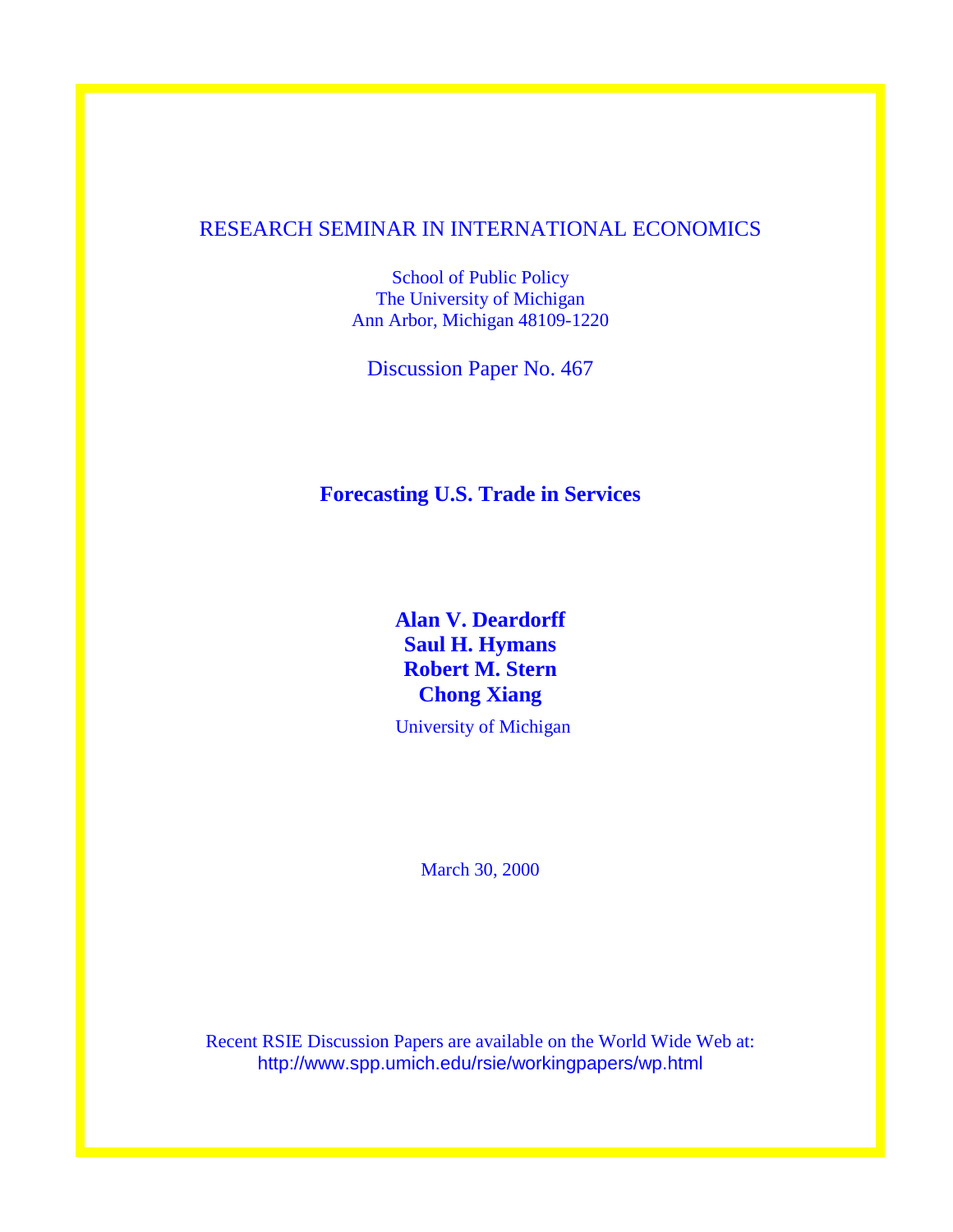## **Forecasting U.S. Trade in Services**

**Alan V. Deardorff Saul H. Hymans Robert M. Stern Chong Xiang** 

**The University of Michigan** 

March 30, 2000 (Revised)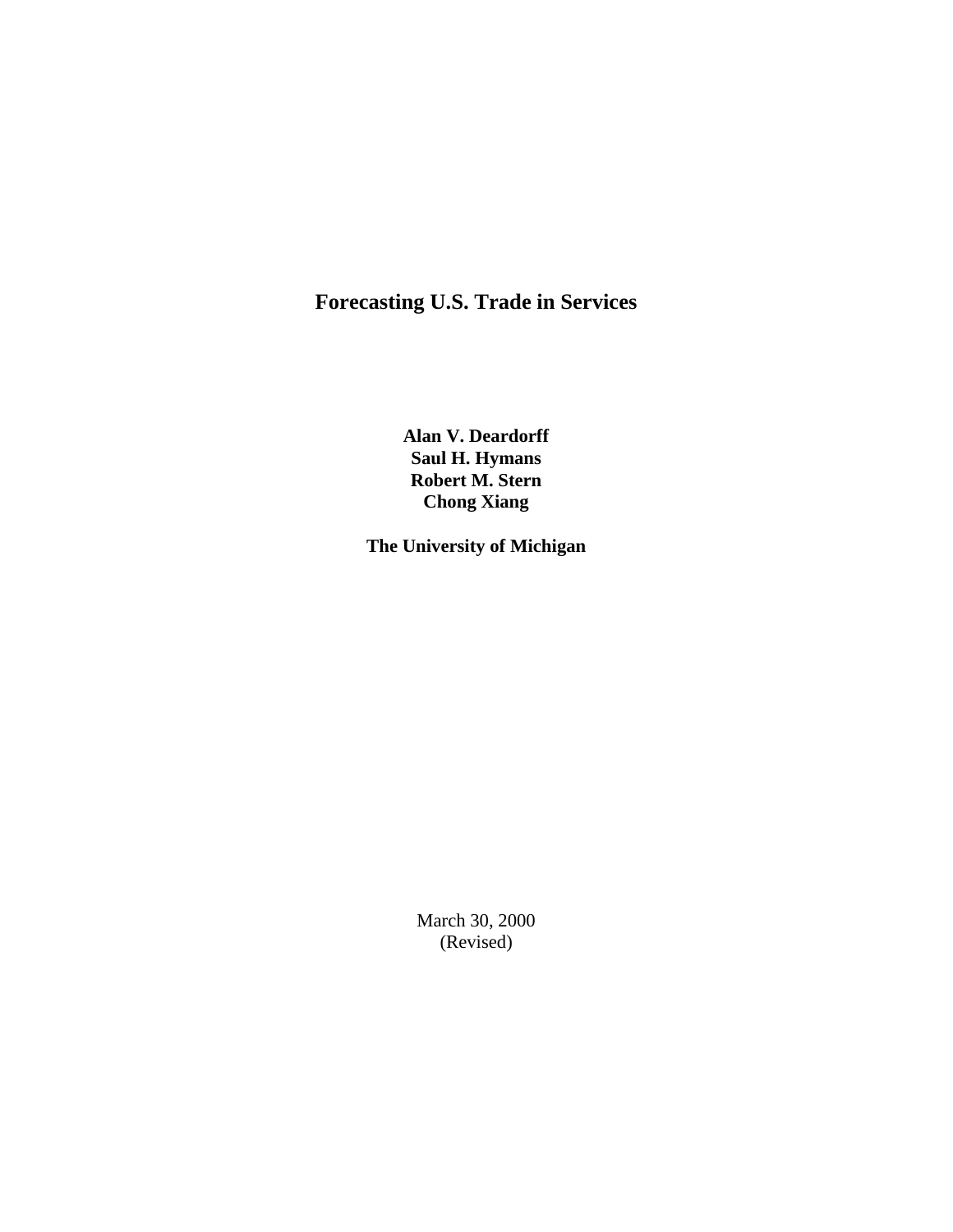#### **ABSTRACT**

#### **Forecasting U.S. Trade in Services**

#### **Alan V. Deardorff Saul H. Hymans Robert M. Stern Chong Xiang**

#### **The University of Michigan**

 This paper provides a set of forecasts of United States international trade in services, both at the aggregate level and for four subcategories. These sectors are: travel, which is mostly tourist expenditures; passenger fares, which is mostly passenger air transportation; transportation, other than passenger transportation; and other private services, including education, financial services, insurance, telecommunications, and business, professional and technical services. A forecasting model is constructed and estimated, based on conventional economic forces of supply and demand, dependent on cost variables and income variables as well as relative prices. For forecasting purposes, these variables are taken from the Michigan Quarterly Econometric Model of the U.S. Economy, a macroeconomic forecasting model with forecasts provided regularly by the University of Michigan Research Seminar in Quantitative Economics.

The equations of the services trade model are reported and discussed, and the performance of the estimated equations is evaluated. The quarterly forecast paths are provided for both aggregate and sectoral services trade, including exports and imports, through the end of 2001. Results indicate that imports will continue to rise over the forecast period, while exports, after remaining nearly stationary for several quarters in some sectors in 1999, will resume their rise thereafter. This forecasting work is to be continued, and it is suggested, in addition, that future research would be useful to explore the determinants of the production and sales of foreign services affiliates of U.S. parent companies.

**Keywords:** Services **Correspondence:** International Trade

 Robert M. Stern **JEL Subject Code:** F1 Trade Gerald R. Ford School of Public Policy

> University of Michigan Ann Arbor, MI 48109-1220

 Tel. 734-764-2373 Fax. 810-277-4102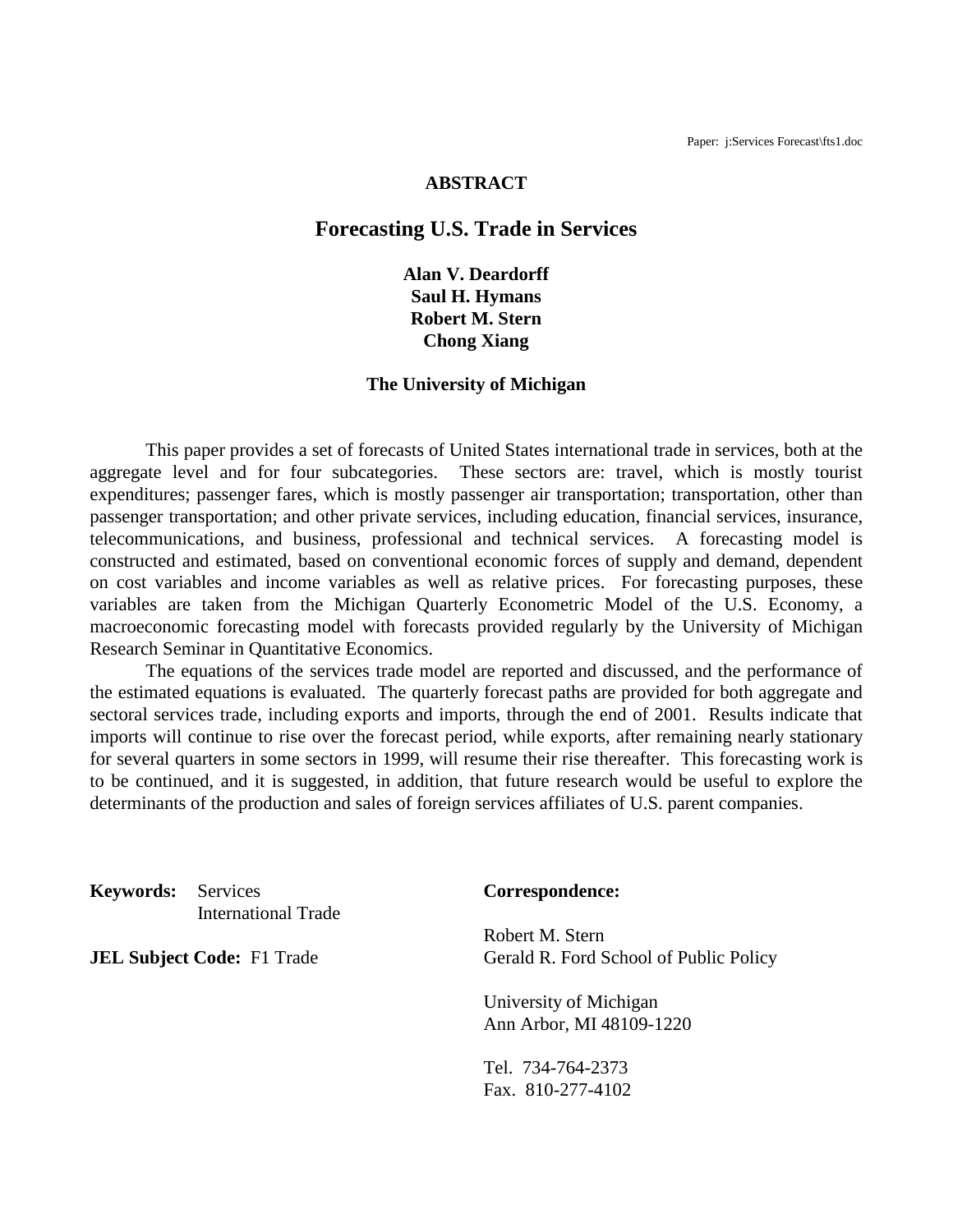E-mail: rmstern@umich.ed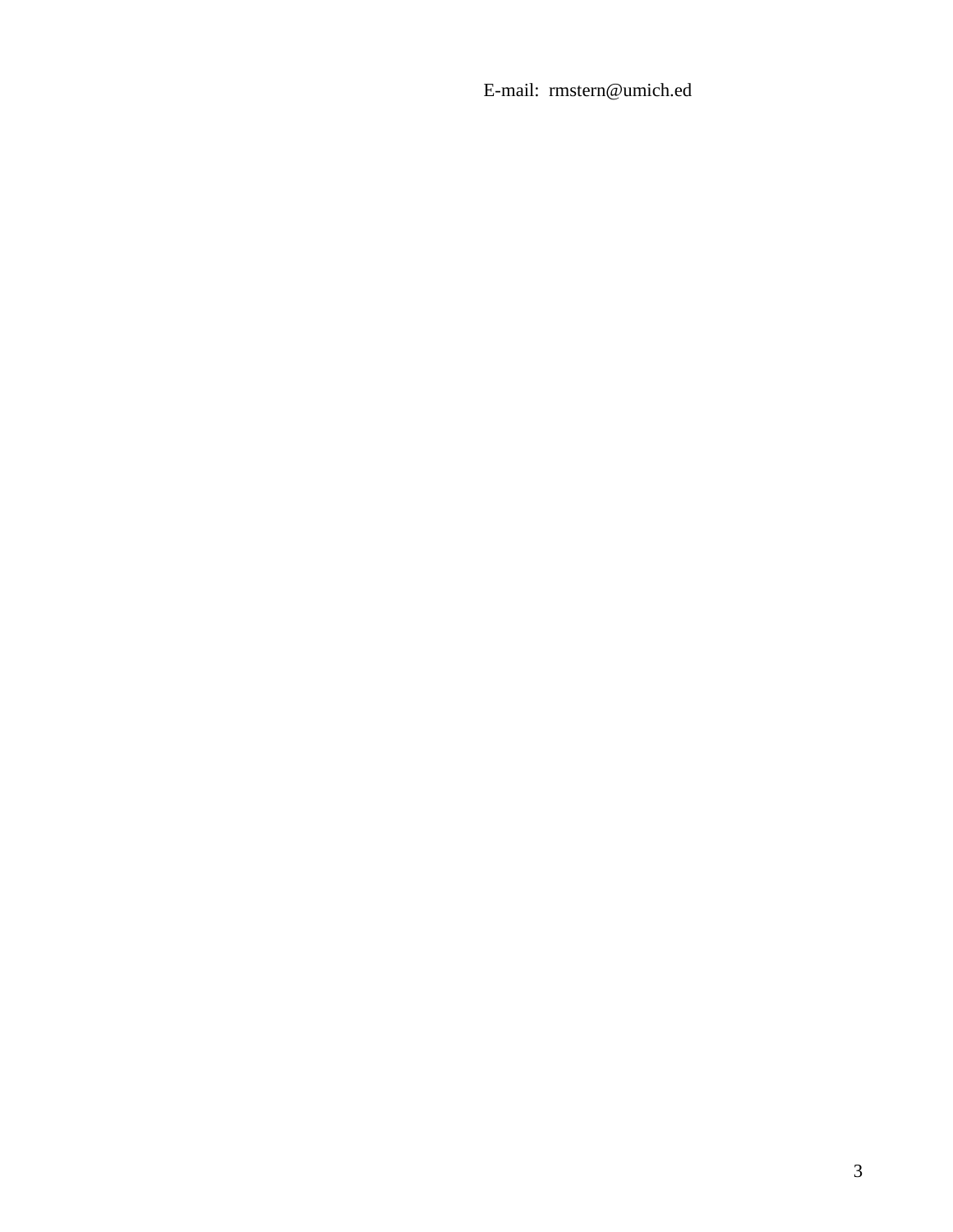#### March 30, 2000

### **Forecasting U.S. Trade in Services\***

**Alan V. Deardorff Saul H. Hymans Robert M. Stern Chong Xiang** 

#### **The University of Michigan**

#### **I. Introduction**

Trade in services<sup>1</sup> is a major part of U.S. participation in the global economy. Since the mid-1980s, the dollar value of service imports has, on average, equaled more than 21 percent of the value of goods imports, while service exports have, on average, been 40 percent as large as goods exports. In calendar 1998, U.S. service exports, as measured in the balance-of-payments accounts, totaled \$260.4 billion compared with \$181.5 of service imports, yielding a U.S. trade surplus in services of  $$78.9$  billion.<sup>2</sup>

The United States has been running a positive balance in service trade since 1974. In the late 1970s, the service balance was in the range of \$4-\$5 billion per year; during the 1980s, the annual service surplus was generally in the \$12-\$15 billion range; and by the late 1980s, service

<sup>\*</sup> We wish to thank Janet Wolfe for advice on econometric estimation issues, Yuan Xiao for assistance with the data, and Harry Freeman for helpful comments on the forecasts. The research was funded by a grant from The Mark Twain Institute.

<sup>&</sup>lt;sup>1</sup>We use the term *services* to refer exclusively to the services portion of what is reported as trade in goods and services. It does not include factor income, interest income, and the like that are part of the current account.

<sup>&</sup>lt;sup>2</sup>Balance of payments figures are transaction-based and represent actual international payments for services. NIPAbased figures, used for National Income and Product Accounting purposes, differ from actual transactions primarily by including imputed values for financial services rendered in kind and gross two-way parent-affiliate transactions. NIPA figures are conceptually more compatible with other variables of the forecasting model and have therefore been used here for that purpose. We report transaction figures, however, and an adjusted transactions-based forecast, for ease of comparison with the more familiar numbers that are reported in the press.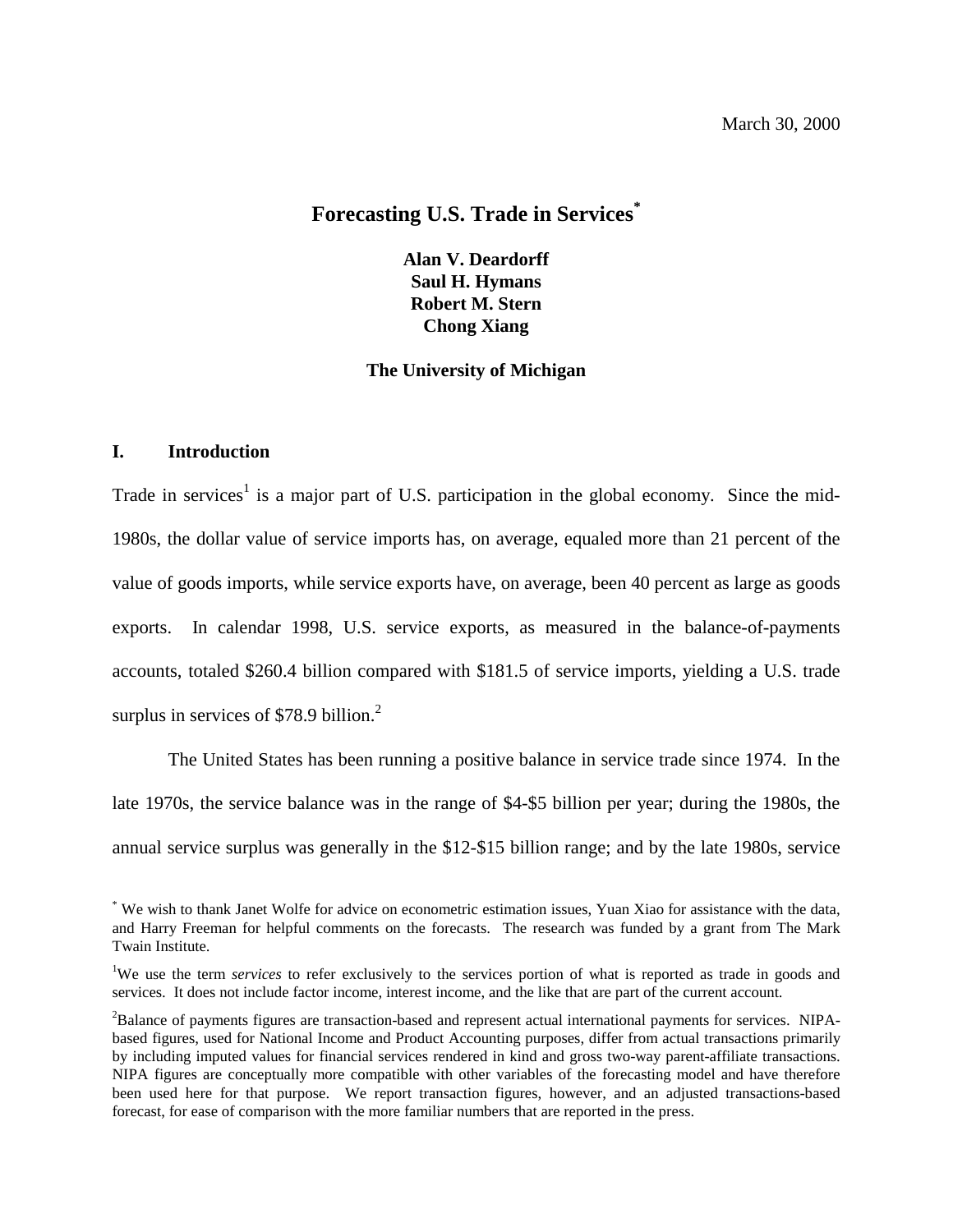trade was producing \$20-\$30 billion surpluses. The 1990s have seen a marked growth in service trade, with export growth outpacing import growth to generate service trade surpluses rising until 1998, as follows (annually, in billions of \$s, transaction-based):

|  | <u>1990 1991 1992 1993 1994 1995 1996 1997 1998</u> |  |  |  |
|--|-----------------------------------------------------|--|--|--|
|  | \$27.9 43.1 57.4 60.7 65.3 73.8 82.8 87.7 78.9      |  |  |  |

The economic and financial problems in the Asia-Pacific region have taken a toll on U.S. exports. This is especially true for goods exports, but service exports have been impacted as well. By mid-1997, service exports had grown to \$263 billion at an annual rate, up from \$232 billion a year earlier. Thereafter, service exports stalled, and they have remained essentially flat in the range of \$255-\$263 billion from the second quarter of 1997 (1997.2) to 1998.4. Only in 1999.1 does it appear that the upward movement may have resumed, reaching \$266 billion. Service imports, on the other hand continued to rise throughout 1998, with the result that the balance of trade in services declined to an annual rate of under \$74 billion in 1998.3. The balance picked up after that, reaching just over \$79 billion as of the latest quarter (1999.1) for which we had data at the time that we initially drafted this study.

 In what follows, we report on the construction of a forecasting model for U.S. international trade in services. The model builds upon the data and forecasts of the U.S. economy done by the Research Seminar in Quantitative Economics (RSQE) at the University of Michigan, from which we take our estimates of the paths that will be followed by the explanatory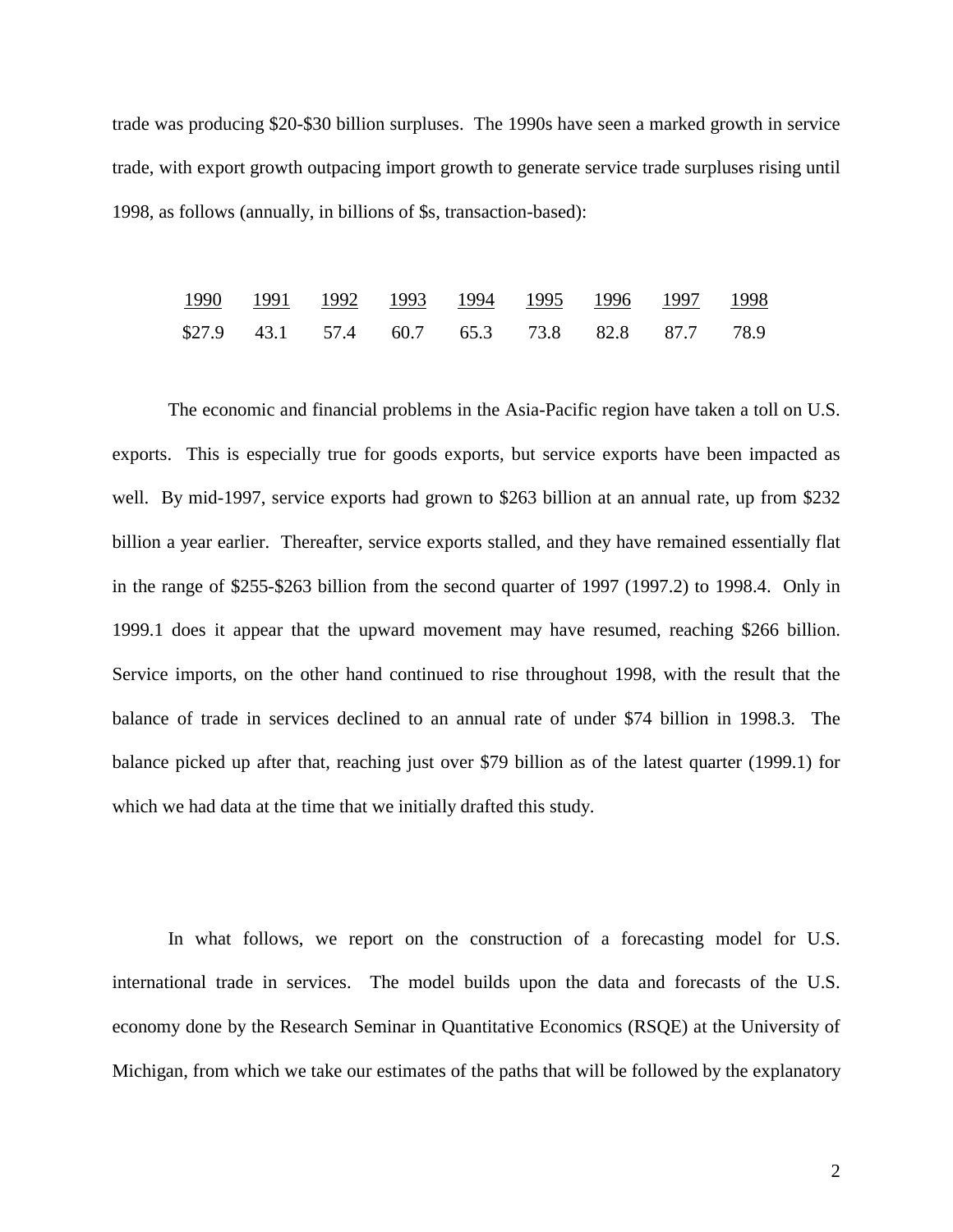variables in our model. The effects of these variables on prices and quantities of trade in services are estimated here using a standard theoretical framework of supply and demand that is described below in Section III, after first providing a brief review of the literature in Section II. Section IV discusses the data and our procedures for estimation, leading to discussion of the estimated equations themselves in Section V. The forecast is in Section VI, to which the reader may turn immediately if not interested in the details of the model. Section VI describes the inputs to the forecast as well as several perspectives on the paths that we forecast for both aggregate services trade and the four disaggregated categories of services that our model treats separately.

#### **II. Literature Review**

 In the past two decades, there have been a number of econometric forecasting efforts for the United States that have dealt to some extent with services. Some of these studies have treated services in the aggregate or with limited disaggregation while others have combined goods and services for forecasting purposes.

 Thus for example, Helkie and Hooper (1988) discuss the forecasting properties of the partial equilibrium model of the U.S. current account, known as USIT, which has been maintained at the Federal Reserve Board. The USIT model has provided input into the Federal Reserve Multi-Country Model (MCM) and the later version of the MCM model now known as FRB/Global. Hooper and Helkie (pp. 27-29) distinguished "other services receipts and payments," with the explanatory variables being income and relative prices and real merchandise trade volumes as a proxy for transportation services. The FRB/Global model was instituted in 1996 and is laid out in Levin et al. (1997). Other service receipts and payments are still treated in the aggregate, with separate equations for the volumes and price deflators.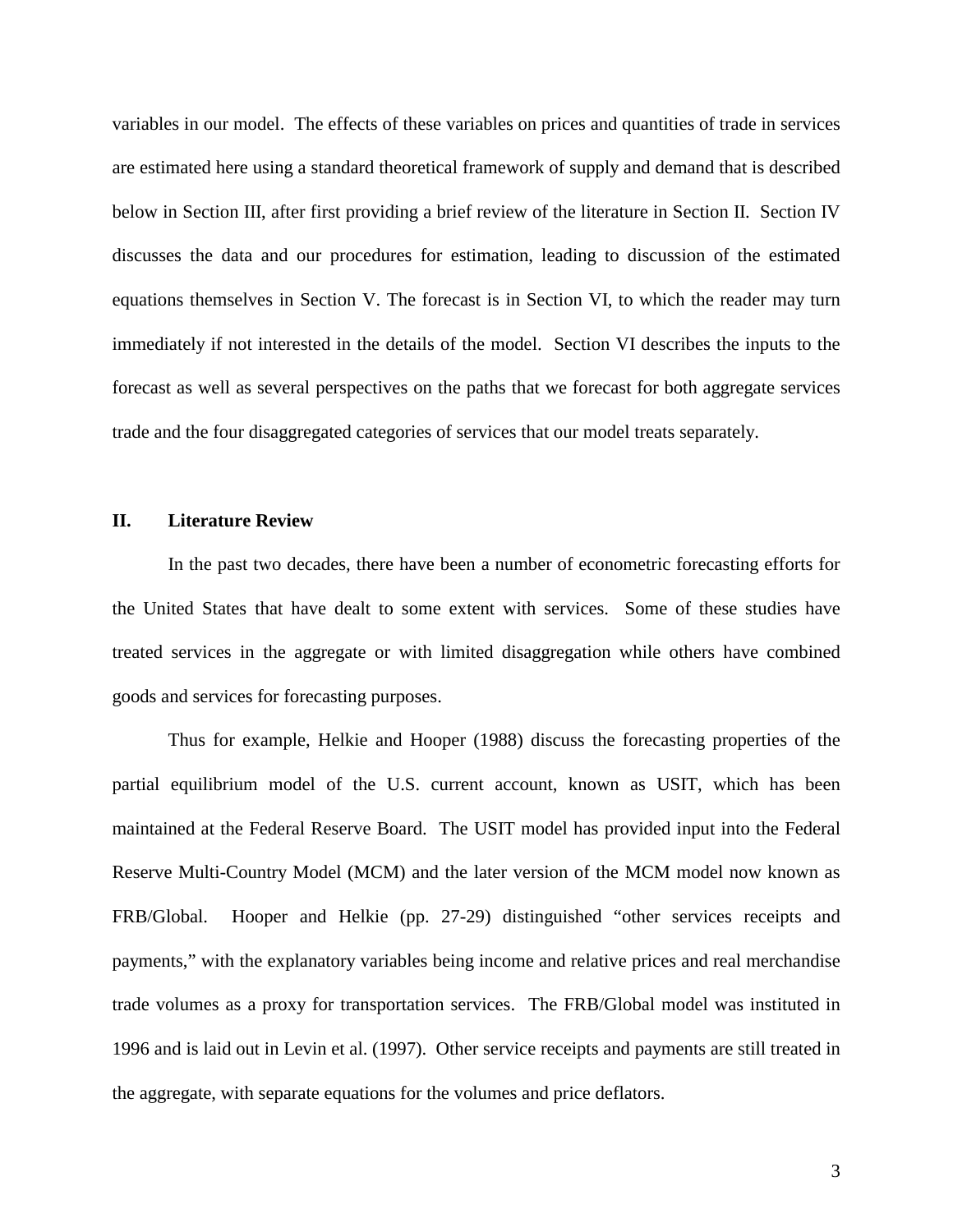Other forecasting work on U.S. services trade includes Helkie and Stekler (1996), Dunaway (1988), and Nedde (1992). Helkie and Stekler seek to allow for improvements in the data for aggregate services exports and imports by including dummy variables in the context of the FRB-USIT model noted above. Dunaway's partial equilibrium model of the U.S. current account distinguishes three categories of services receipts and payments, including travel and passenger fares, transportation, and other services. His model is designed to analyze the sources of changes in the U.S. trade balance, sensitivity to changes in key exogenous determinants, and the impact of the post-1985 real depreciation of the U.S. dollar. Nedde's quarterly model of the U.S. current account was designed for use in IMF projections associated with the *World Economic Outlook*. She used an error-correction methodology to identify the lag structure and capture longer-run supply effects more fully. Equations for services receipts and payments in the aggregate and their implicit deflators are estimated and included in the analysis and evaluation of the forecasting properties of the current-account model.

 The models mentioned above relate either to the U.S. current account as such or to the current account as embodied in a more comprehensive model of the U.S. macro-economy. There are of course many existing macro-econometric forecasting models of the U.S. economy and other economies as well as a number of multi-country models. As far as we can tell from an examination of several of these models, it appears that exports and imports of goods and services are typically combined for estimating and forecasting purposes. Since our interest in this paper is to develop a disaggregated forecasting structure for the four main categories of U.S. services exports and imports, the aggregate research is not altogether helpful. We have had accordingly to tailor our research to capture the main determinants of the volume and prices of each of the U.S.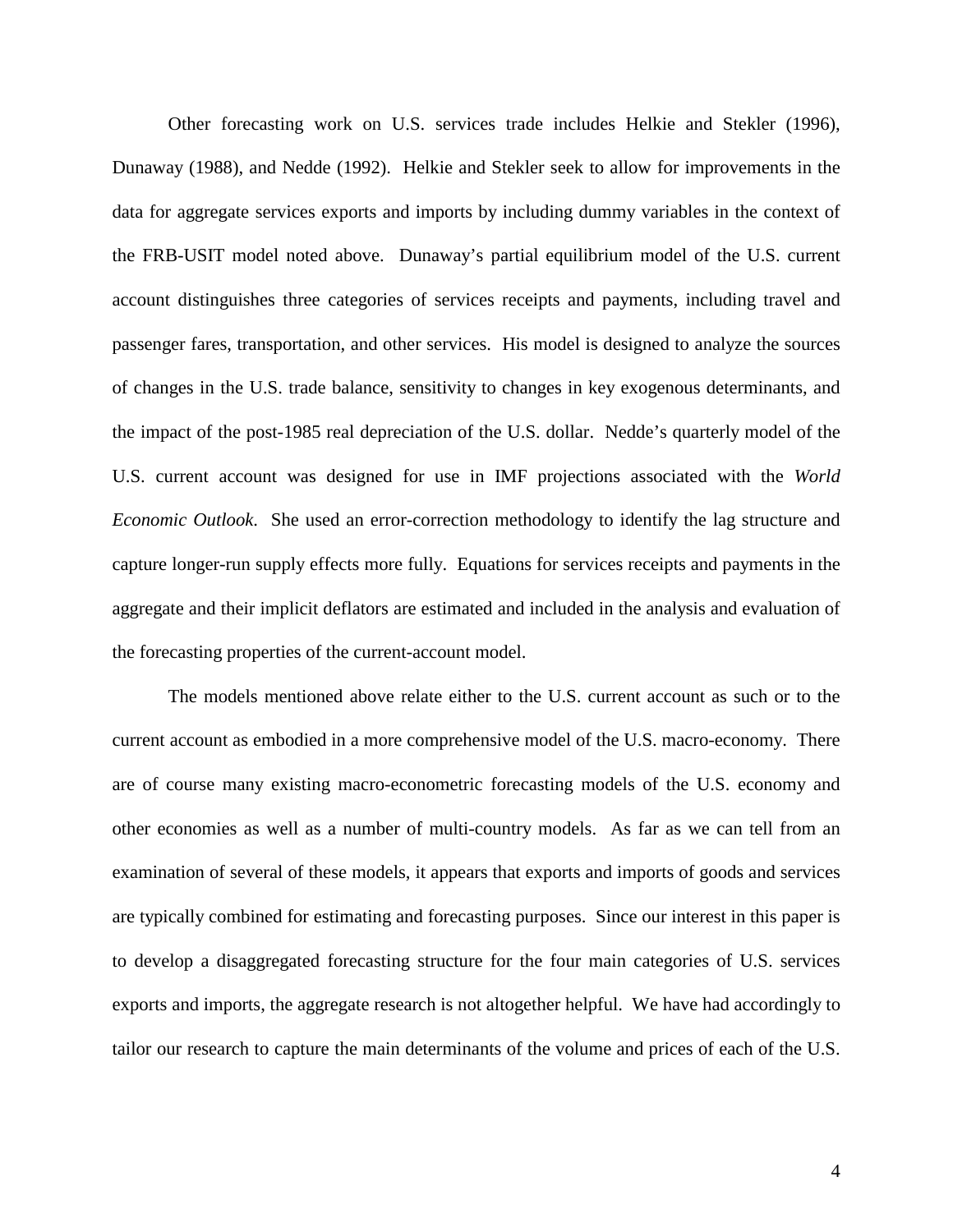disaggregated services trade categories and to assess the forecast properties of the individual equations involved.

#### **III. Theory**

Our estimation and forecasting are based upon a simple and standard theoretical model of trade in services. We assume that services are supplied and demanded perfectly competitively in each country of the world, and that the services provided by different countries are to some extent differentiated (the Armington Assumption), so that services in the same industrial category may be both exported and imported by a country. This could reflect true product differentiation based on country of origin (national differences in airline service, for example), but it could just as easily reflect the necessary aggregation of different services into single data categories, within which the mix is different across countries.

 On the supply side, we assume that services are provided at constant cost. This cost in turn depends on general cost conditions in the exporting country and, for some categories of services, on additional cost variables that may be appropriate such as the price of oil. The elasticity of supply, as implicit in the assumption of constant cost, is assumed to be infinite, so that the supply price does not rise or fall with the quantity supplied.

 On the demand side, we assume that demands for services parallel demands for goods, responding positively to an aggregate income or output variable of the demanding (importing) country, and negatively to the price of the imported service relative to alternative services and goods. Income and price elasticities of demand are assumed finite and are estimated from the data. For most of the service categories, which are in the nature of final services, the driving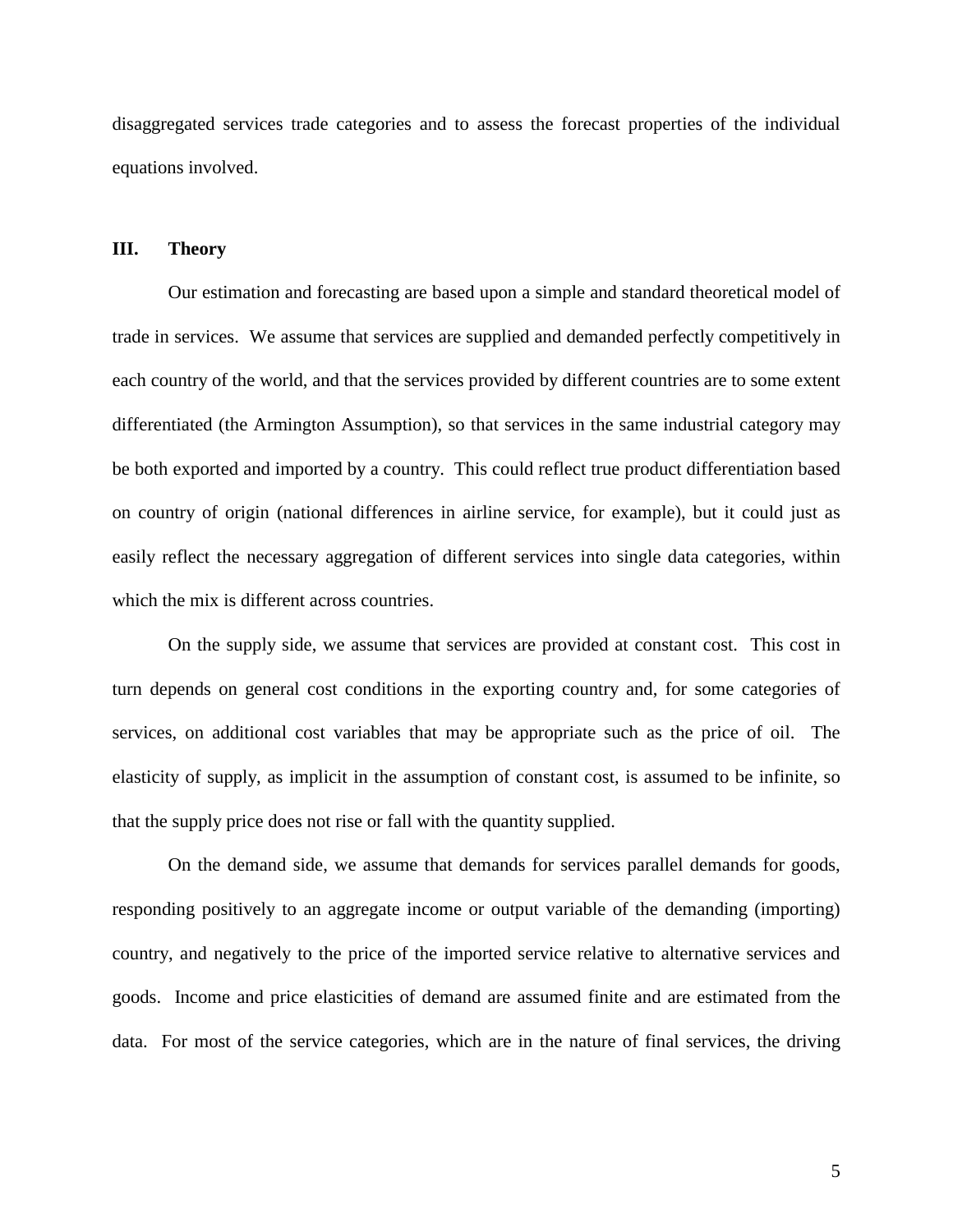income variable is real GDP – U.S. or the "rest-of-world" – depending on whether the service is being imported or exported, respectively.

 For both supply and demand, we also allow for additional sector-specific determinants as appropriate, letting the data dictate whether such variables actually do play a significant empirical role. For example, because transportation services are largely traded as a means to trading goods, demand in this sector is permitted to depend on exports and imports of goods.

 Because we assume supplies to be perfectly elastic, the supply equations specify price rather than quantity. Demand equations then determine quantity as a function of this price and other variables. Since we are modeling international trade in services, not domestic transactions, suppliers' prices are naturally specified in their own currency, and these must be translated using exchange rates in order to enter demand functions.

 In sum, then, our model of trade in any service sector, *i*, consists of the following two equations for U.S. exports:

$$
p_i^X = S_i^X(c_i^U) \tag{1}
$$

$$
q_i^X = D_i^X (I_i^W, e^s p_i^X / p_i^W)
$$
 (2)

Here, (1) is the export price equation representing domestic supply.  $p_i^X$  is the U.S. dollar price of exports in sector *i*,  $c_i^U$  includes one or more U.S.-based cost variables appropriate to the sector and measured in dollars, and  $S_i^X$  is the supply-price function, positively dependent on costs. Equation (2) is the export quantity equation based on foreign demand.  $q_i^X$  is the quantity demanded.  $I_i^W$  is an income variable measured in world currency (see below).  $e^s p_i^X$  is the export price from (1) converted to world currency with the exchange value of the dollar  $e^{\$}$ . This is entered relative to  $p_i^W$ , which is the world-currency price either of competing services or of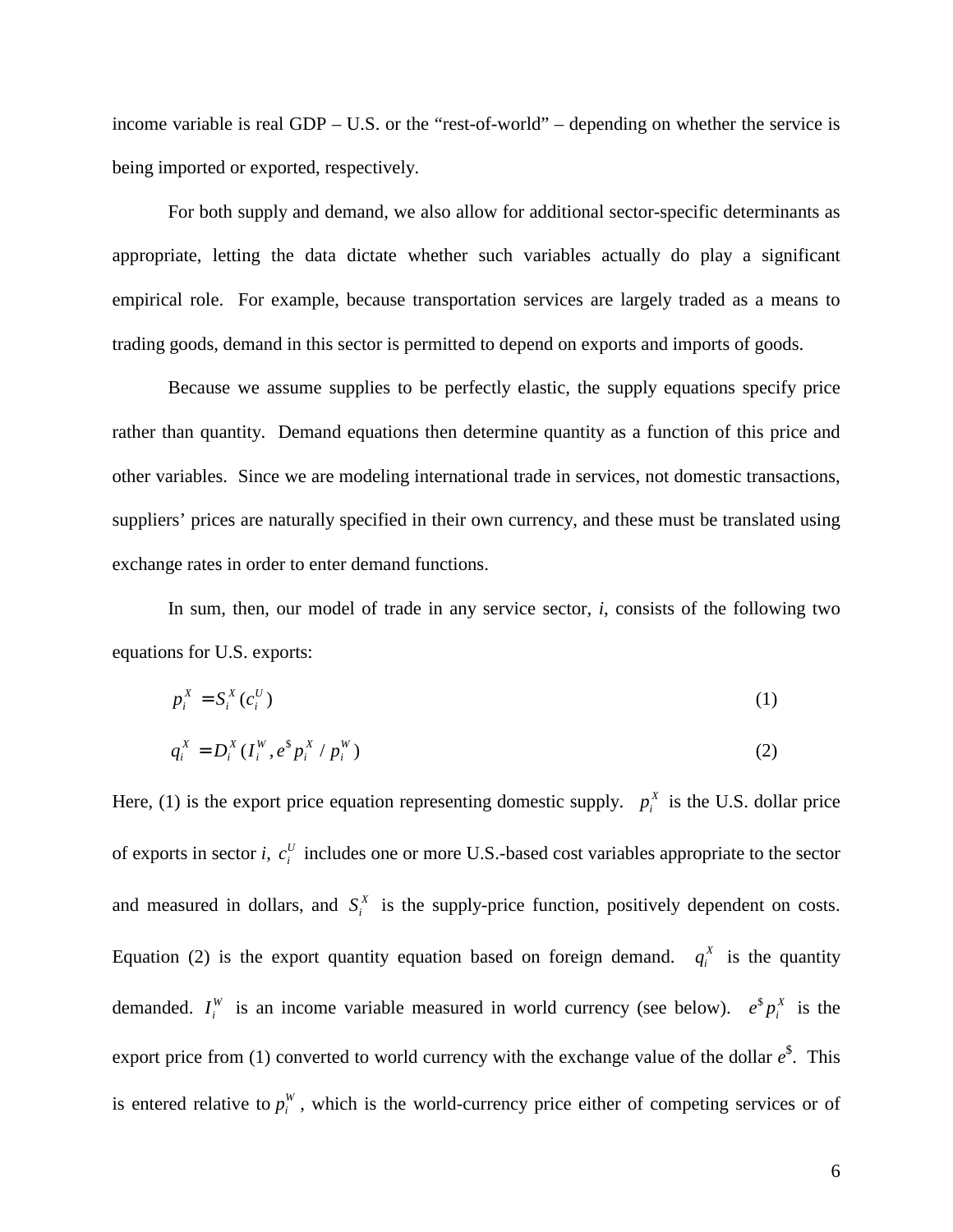broader substitute goods and services.  $D_i^X$  is the demand function, depending positively on the first argument and negatively on the second. Additional variables are occasionally included in both of these function as needed for particular sectors, but (1) and (2) show the major economic effects that are included in the model.

 For U.S. imports in service sector *i*, similar equations are used, the main difference being the source and currency denomination of the explanatory variables:

$$
p_i^M = S_i^M(c_i^W) \tag{3}
$$

$$
q_i^M = D_i^M (I_i^U, p_i^M / e^{\$} p_i^U)
$$
 (4)

In the import price equation (3), the foreign-currency price of U.S. imports,  $p_i^M$ , depends on  $c_i^W$ , a measure of world costs relevant to sector *i*. In the import quantity equation (4),  $I_i^U$  and  $p_i^U$  are U.S. income and substitute price variables measured in dollars.

#### **Functional Form and Lags**

 All of our equations are estimated in logarithms, thus imposing constant elasticities on the functions above. We also choose an error-correction formulation to capture the dynamic behavior that is omitted above. That is, we assume that each underlying functional relationship determines a target value of the variable, and that the actual variable moves a constant fraction of the distance toward that target each time period (quarter). Thus, for any variable *y* specified in logs as a function of explanatory variable *x* also in logs,  $y=f(x)=a_0+a_1x$  such as any of those above, we assume that

$$
y(t) = y(t-1) + a_2 \Delta f(x(t)) + \Theta[f(x(t-1)) - y(t-1)], \quad \text{with } 0 < \Theta < 1
$$

or

$$
\Delta y(t) = \theta a_0 + a_2 a_1 \Delta x(t) + \theta a_1 x(t-1) - \theta y(t-1)
$$
\n(5)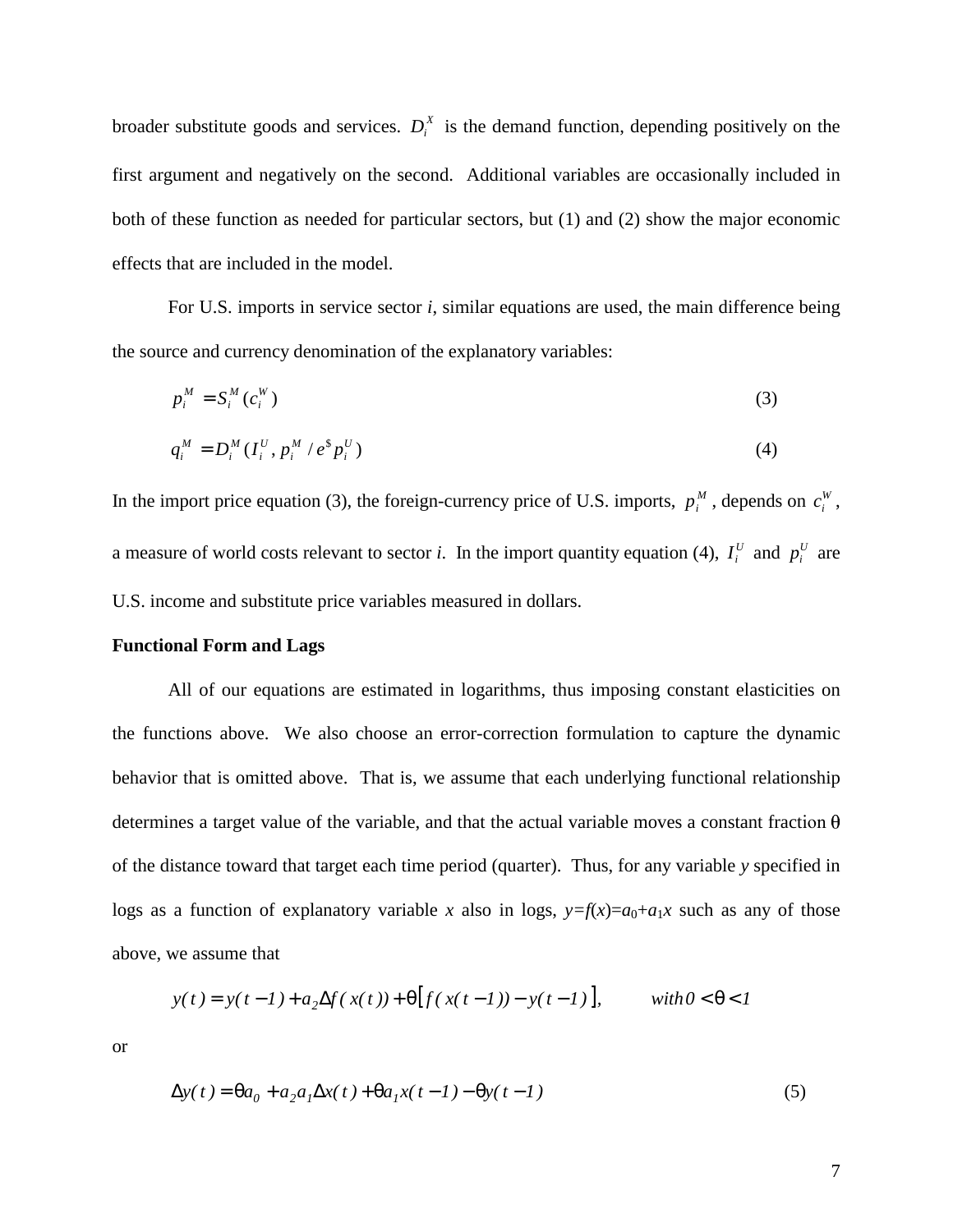In the standard theory of error-correction models, the coefficient  $a_2$  should be unity, but we allow for a looser formulation which permits the instantaneous response to a variable to differ from the long-run, or equilibrium, response. The latter is given by  $a_1$ , which we measure by the ratio of the coefficient of  $x(t-1)$  to the absolute value of the coefficient of  $y(t-1)$ , as estimated in equation (5). In the estimation of equation (5), the data can always choose  $a_2$  to be essentially unity. That rarely happens, however, which indicates that the looser formulation of the errorcorrection model is generally preferred empirically.

#### **IV. Data and Estimation**

Most of the data for the model were already available in the RSQE database. These data, which extend on a quarterly basis from as early as 1976 to the present, are available from the authors on request.

 Since the quality of the foreign data was suspect prior to 1980, we used the earlier data for those equations that required only U.S. explanatory variables. Equations for export prices (which depend on U.S. costs) and import quantities (which depend on U.S. incomes and prices) were therefore estimated on data from 1976 to 1996. Export quantities and import prices, both of which depend on foreign variables, were estimated on data from 1980 to 1996. All estimates were done using ordinary least squares.

 Our procedure was to perform the estimation in two stages. We first estimated price and quantity equations for aggregated services trade. Then, after that was successful, we repeated the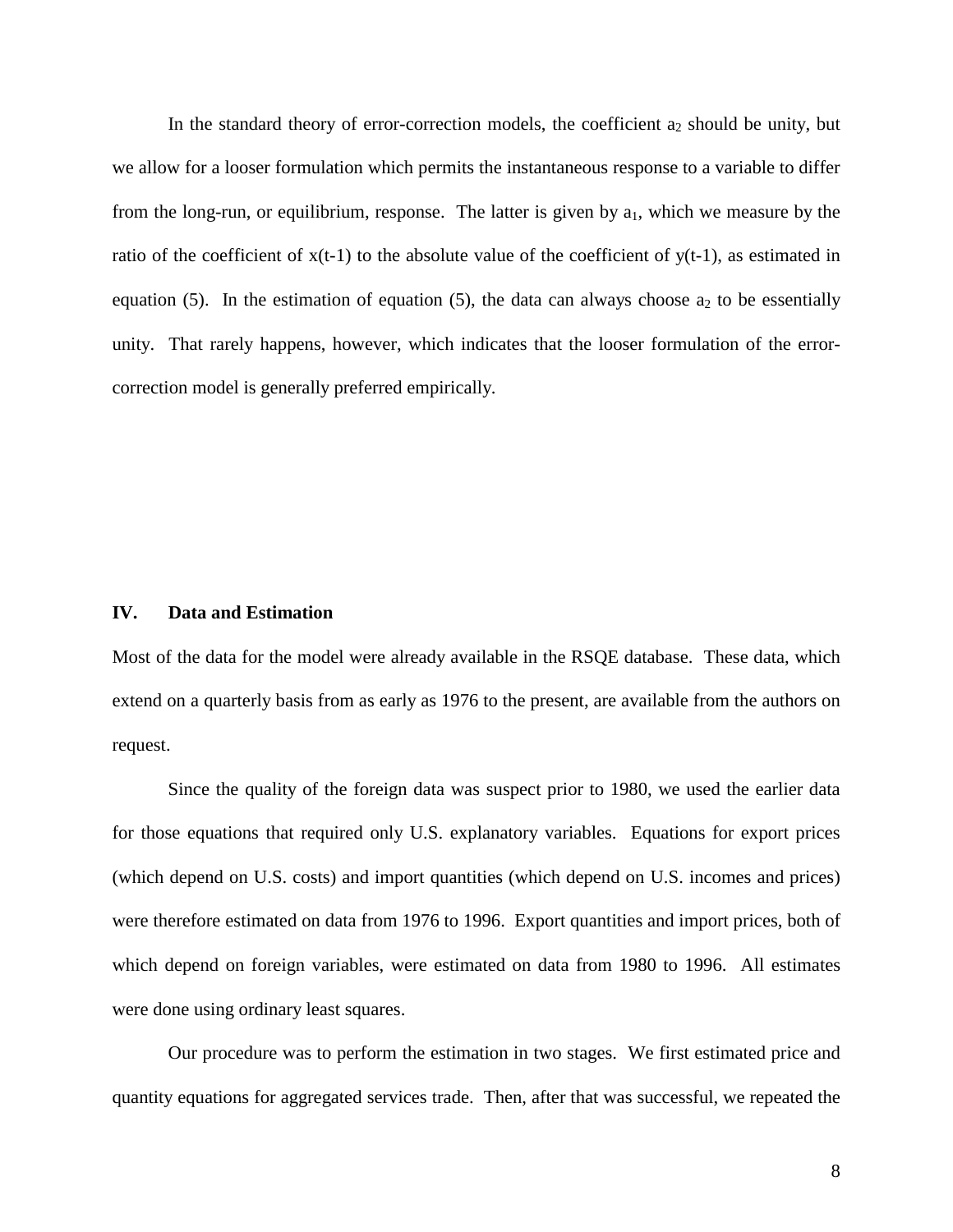process with the four disaggregated categories of services reported here. In the disaggregated estimates, we were better able to tailor the explanatory variables to the trade being estimated, using GDP for example as the income variable for travel and passenger fares, but an index of industrial production for transportation services. The export of transportation services, however, was better explained by industrial production abroad, rather than GDP. This is entirely reasonable since transportation services are used to move finished and semi-finished goods and raw materials, which is better measured by industrial production than by GDP.

 In each stage, we began with a number of time series tests on the data to establish that they were co-integrated as expected. We then estimated the equations in the form suggested above by theory, but also with several lags of the explanatory variables to let the data determine the timing of their effects. We did a good deal of experimenting with different selections of the explanatory variables, including several that we thought might enter the equations but that, in most cases, failed to do so significantly. Once we had settled on the variables that seemed to provide the most explanatory power, we adjusted the lag structure to eliminate lagged variables that were not making a useful contribution. The end result is the set of equations reported in the Appendix, each of which we feel does at least an adequate job of fitting the data, and many of which perform extremely well. Before accepting the final form of each equation, we also tested its residuals to confirm, as a maintained hypothesis, that they were white noise.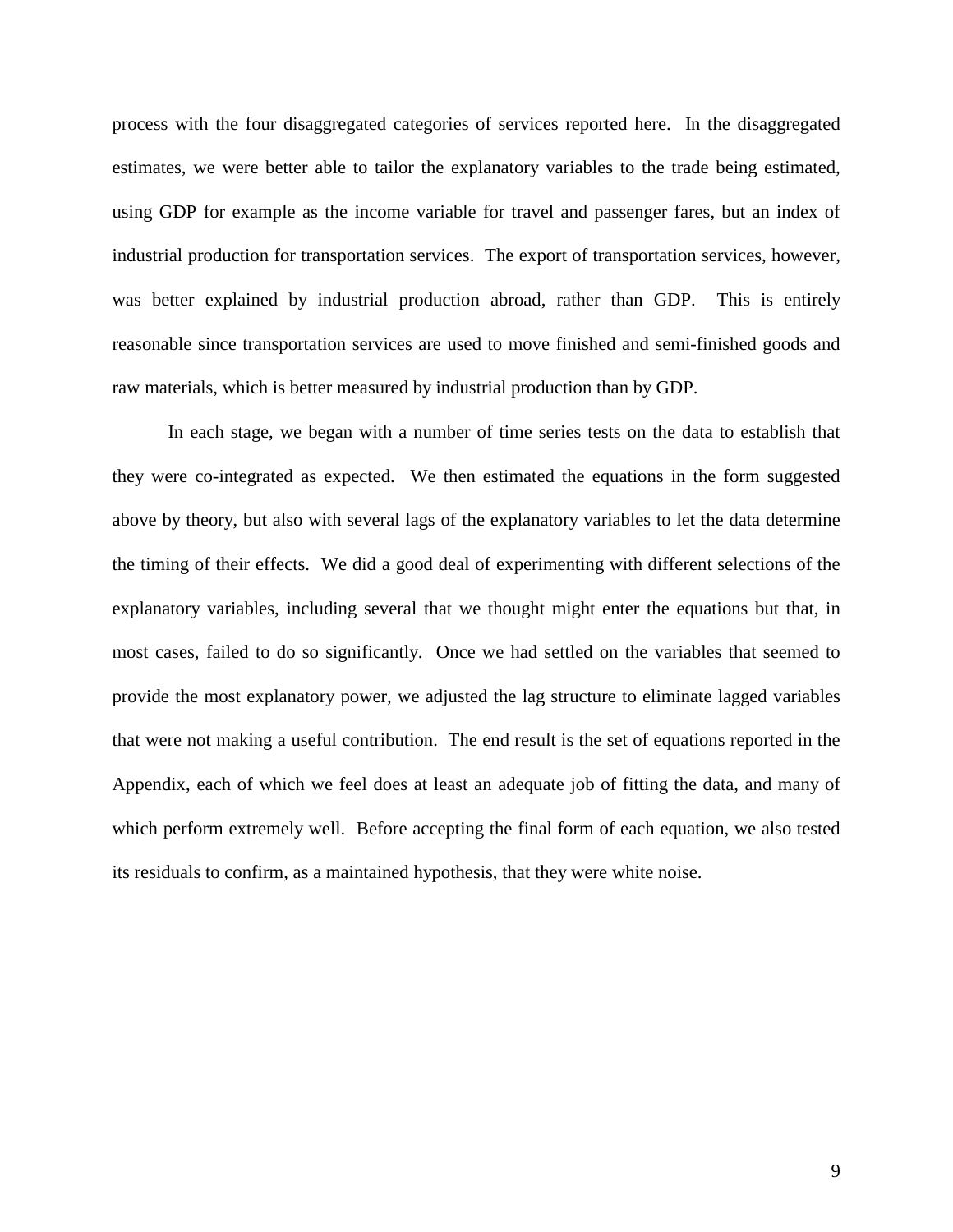#### **V. Estimated Equations**

The estimated equations are reported in detail in the Appendix, together with various measures of statistical performance. Table 1 collects the most important of the estimated coefficients for ease of comparison and to give an overview of the results.

With the exception of the price of other private services, we succeeded in each category of services in finding a cost variable with significant explanatory power for prices. On the export side, where costs originate in the U.S., the long-run elasticities except for the price of transportation are close to unity, suggesting that we have a good handle on costs. For transportation, the cost variable reported in Table 1 is the price of oil, and our equation also includes U.S. unit labor costs as an additional variable that plays a major role. The cost variables are mostly no less significant on the import side, but their long-run elasticities are smaller, suggesting that we were less successful in identifying foreign costs completely.

 Our quantity equations show strong effects from the various income variables that we selected, not only statistically significant but also with long-run elasticities always above one. This is important, since it means that the demands for these traded services tend to grow as a fraction of the economy as incomes rise, accounting in part for the growth of services and services trade that has been observed over time.

 The estimated effects of relative prices on demands for traded services are all significant on the export side but less so on the import side, where the data, coming from the U.S., are arguably better. The estimated elasticities suggest that import demands for services are often inelastic, especially in the short run, and that they are seldom very elastic even in the long run. This is largely similar to what has been found for trade in goods.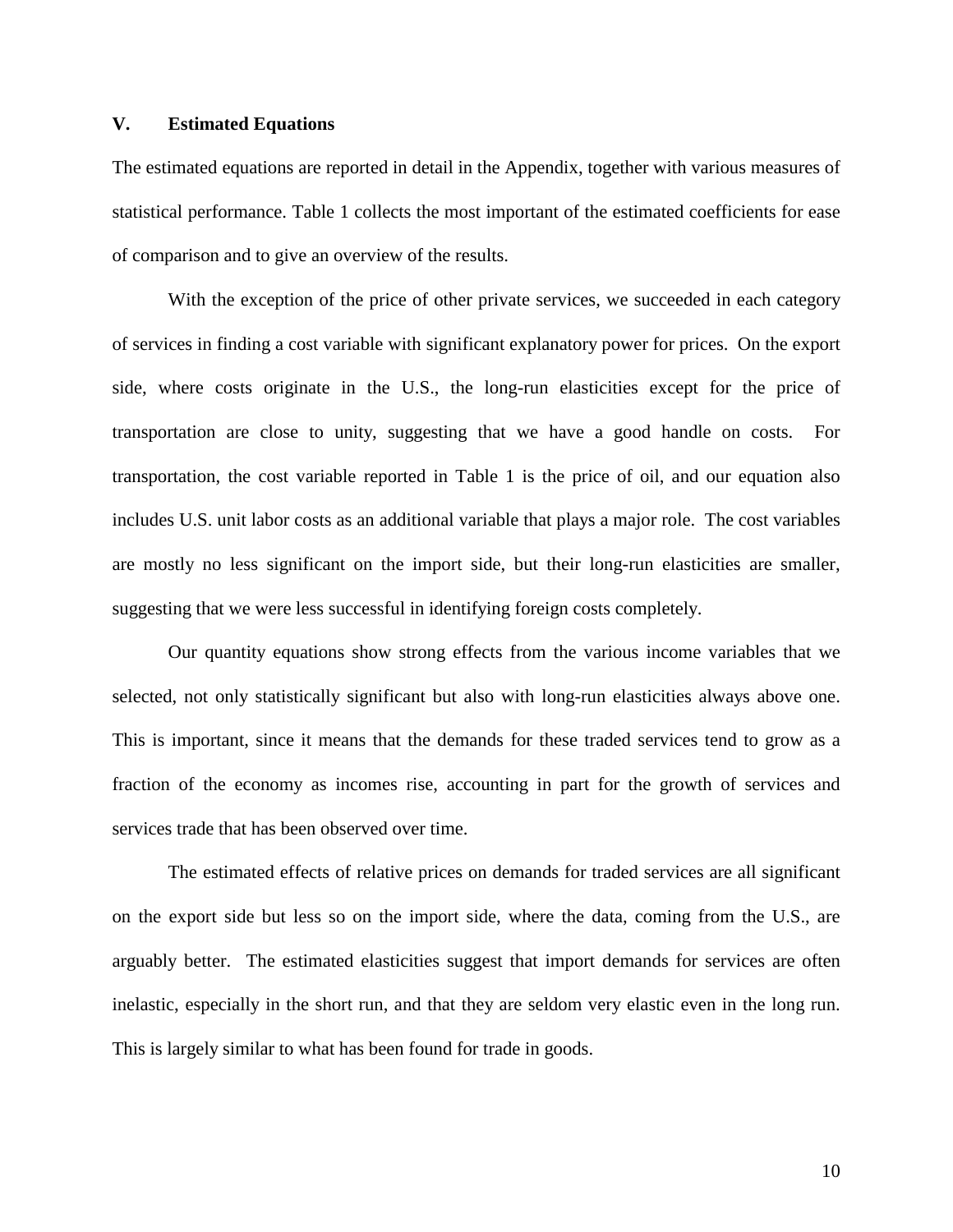#### **VI. Forecasts**

#### **Inputs**

The outlook for service trade over the next several years will depend most heavily on three key factors: the strength of the U.S. economy, as measured by the growth of U.S. real GDP; the growth rate of America's major trading partners; and the international value of the U.S. dollar. The first two of these drive the income variables in the demands for service imports and exports respectively. The exchange rate contributes to the relative prices that matter for both. These and other needed inputs are processed through our econometric model to produce the forecast.

The model uses a trade-weighted average of real GDP in five countries to represent economic activity among U.S. major trading partners. The five countries defining the "rest-ofworld" for this purpose are Canada, Mexico, Japan, U.K., and Germany. The exchange rate, or value of the U.S. dollar, that is used in the model is the Major Currencies Index published by the Federal Reserve Board. It is calculated as a trade-weighted average of the value of the U.S. dollar against the currencies of Canada, the Euro-11, Japan, the U.K., Switzerland, Australia, and Sweden.

For purposes of this forecast, we used input values generated in the May 1999 economic forecast published by the RSQE. Table 2 contains annual data on the three variables just discussed, taken from the RSQE forecast.

To characterize these and other inputs:

• The U.S. economy is expected to produce its third straight year of just about 4 percent real growth in 1999, followed by continued expansion at more sustainable rates close to 2 1/2 percent during 2000 and 2001. The U.S. inflation rate is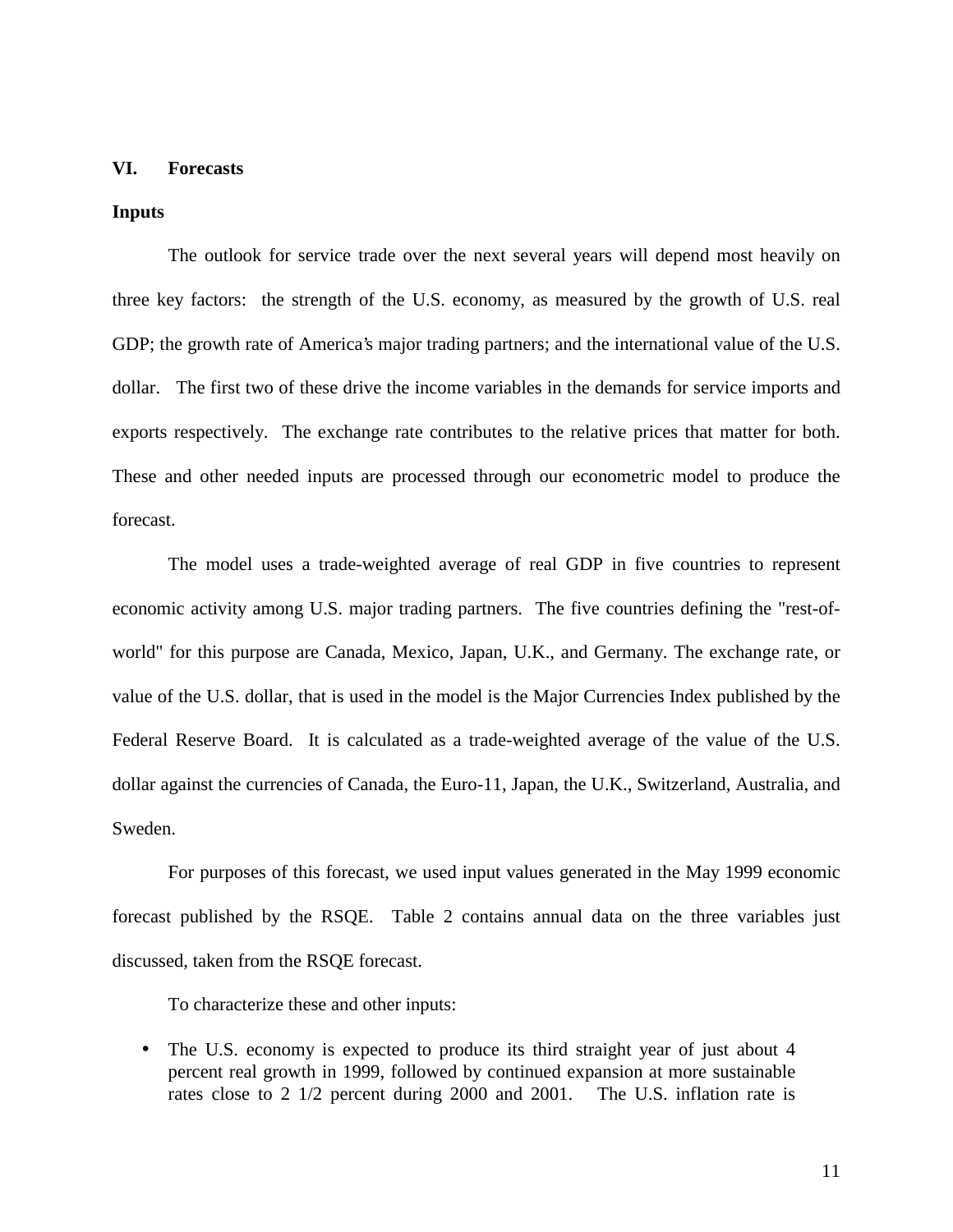expected to remain moderate over the next few years, but to be increasing from the unsustainably low levels of the past two years during which U.S. inflation benefited from generally sluggish economic conditions abroad accompanied by declining commodity and finished goods import prices.

- The Japanese economy declined at an average annual rate of 3.1 percent from 1997.1 through 1998.4, and the near-term economic outlook for Japan remains highly uncertain. There is, however, growing evidence that the worst is over, and that the combination of financial reforms and fiscal stimulus policies put in place in late 1998 will be followed by an economic turnaround before the end of 1999. We project that Japanese output growth will reach a 2 percent pace during the second half of year 2000 and accelerate further to a pace above 2.5 percent by the second half of 2001.
- The U.S. four major, non-Asian trading partners -- Canada, Mexico, the U.K., and Germany -- grew at an average rate of nearly 2 1/2 percent during 1998, down from more than 4 1/2 percent during 1997. We expect a moderate further slowdown to about 2 1/4 percent for 1999, followed by a pick-up to more than 2 3/4 percent for 2000 and 2001.
- For our five-country aggregate, therefore, we expect only 1.5 percent growth in 1999, down from 2 percent in 1998, followed by an acceleration to 2.2 and 2.8 percent for years 2000 and 2001, respectively. One of the implications of this growth path is that the economies of U.S. major trading partners are not likely to contribute much to a real recovery in the U.S. export growth rate until well into the year 2000.
- The U.S. dollar has appreciated for three straight years, 1996 through 1998, as other countries ran into economic and financial difficulties and international investors turned increasingly to the U.S. economy in a "flight to quality" for their short term financial investment. In the context of sustained economic recovery abroad, generally calmer non-crisis conditions in financial markets, and the expectation of a continuing deterioration in the overall U.S. current account deficit, the tradeweighted value of the U.S. dollar is forecast to edge down during the second half of 1999 and to depreciate at 2-3 percent rates during the 2000-2001 period.

#### **Forecast of Trade in Total Services**

Table 3 contains the forecast of total service trade for calendar years 1999-2001, showing

transactions-based service exports, service imports, and the balance of trade in services. The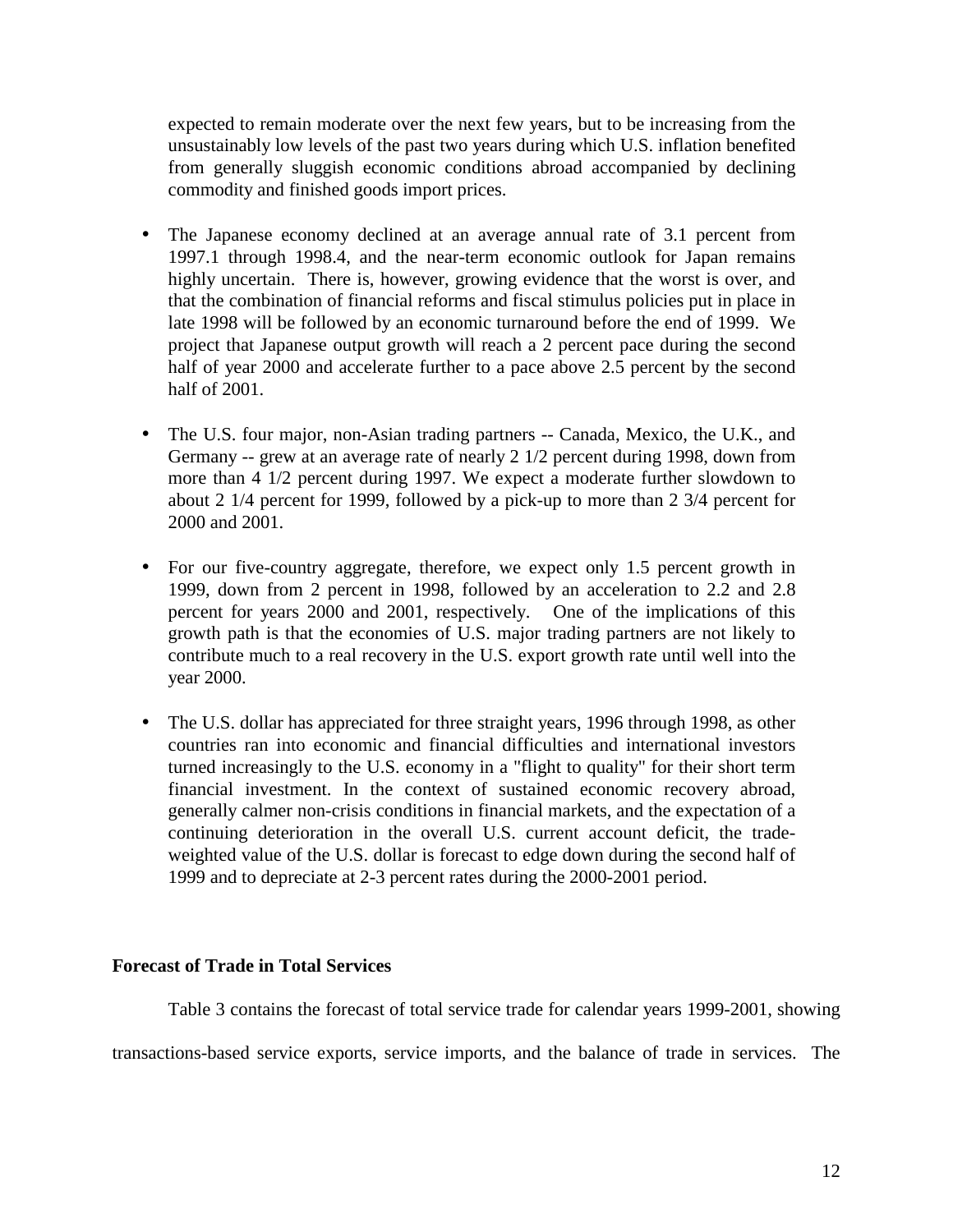table shows the data both as levels in billions of (current) dollars, and as year-to-year percent changes. For perspective, the table contains data for 1995-1998 as well.

The quarterly forecasts of total service trade are graphed in Figure 1, starting with actual first-quarter-1999 values of net exports, exports, and imports of services. Like the annual values in Table 3, these are in current dollars and include some slight upward trend due to inflation, but most of the increase shown is in fact real.

As noted above, for calendar 1998 service exports were reduced to less than a 1 percent growth rate, compared with the more than 8 percent growth rates in the two previous years. The recovery of economies abroad produced a partial recovery in service exports starting already in the first quarter of 1999. Service exports are forecast to expand by about 3½ percent in 1999 and 2000, and then to resume their almost 9 percent growth in 2001.

U.S. service import growth slowed somewhat to 6.4 percent for 1998, picking up a bit in the fourth quarter but slowing again in the first quarter of 1999. Unlike service exports, service imports are forecast to continue growing in excess of 6 percent in 1999, and then to grow much faster in 2000 and 2001.

As a result, the balance of trade in total services is expected to drop continuously throughout 1999, and to reach a low of just over \$62 billion annual rate in the last half of 2000. This is down about 30 percent from 1997's level, but it turns around slightly in 2001.

In summary, our forecast of total service trade suggests that the reduced growth in total service trade, both gross and net, that was observed in 1998 was only temporary, although it will take some time for previous high rates of growth to resume. Growth of service imports will recover sooner than service exports, causing a decline in the U.S. service trade surplus through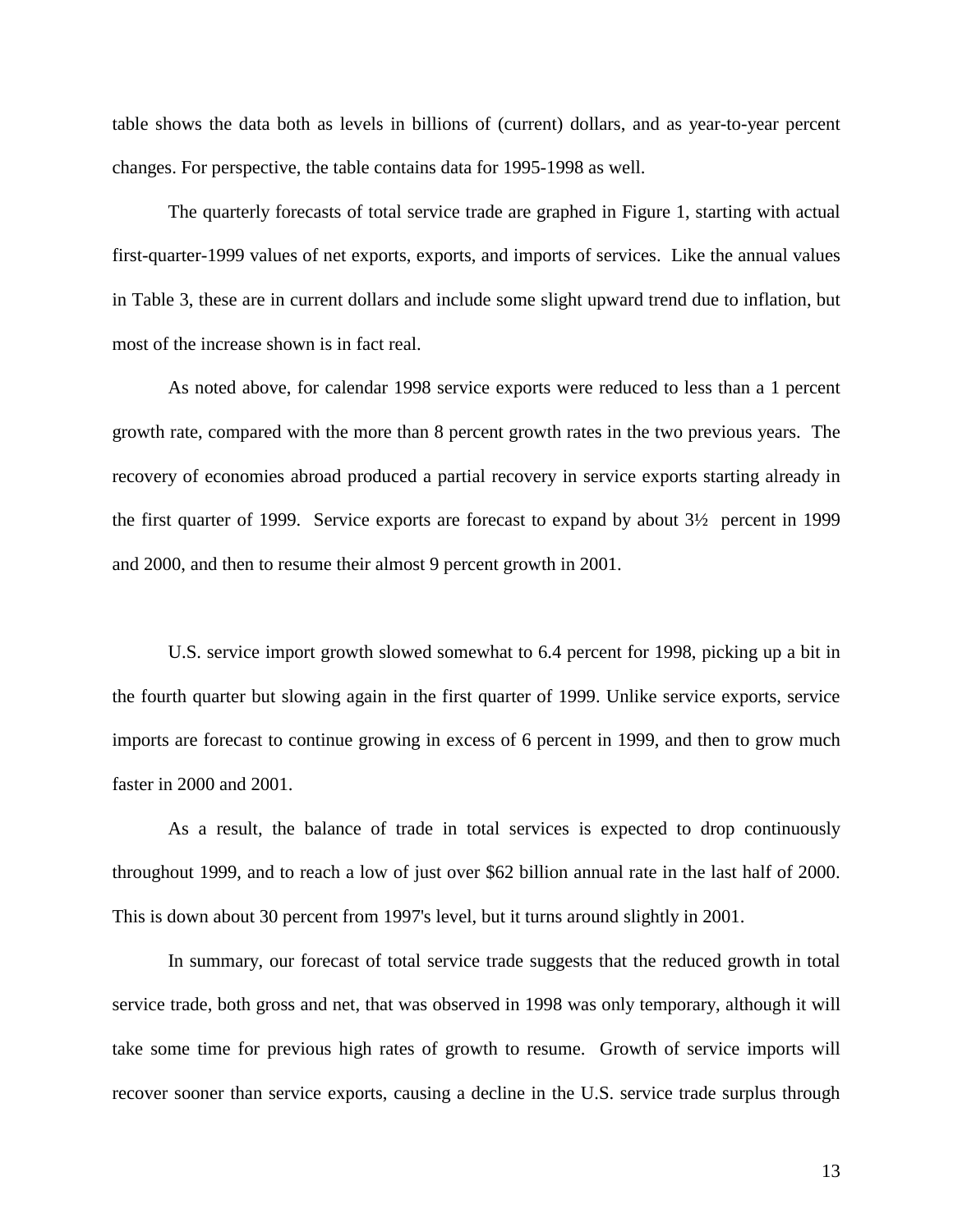the year 2000. By 2001, however, service exports will be growing significantly again, and the service trade surplus will begin then to increase.

#### **Forecast of Trade in Services Sectors**

Our model includes separate forecasting equations for four subcategories of service trade:

- Travel mostly tourist expenditures
- Passenger Fares mostly passenger air transportation
- Transportation other than passenger transportation
- Other Private Services includes education, financial services, insurance, telecommunications, and business, professional and technical services

Prices and quantities of service exports and imports were forecast for each of these service categories separately, the results then summed and scaled to obtain the forecast for total services reported above. Thus, the forecasts for total trade in services that we have just discussed were built up from our forecasts of trade in these four sectors, to which we now turn.

Tables 4-7 contain the forecasts on an annual basis for each of these categories, using the same format as Table 3. Figures 2-5 present graphs of the quarterly forecasts for each category.

As shown in Table 4 and Figure 2, the United States is a net exporter of travel services, which consists mostly of expenditures by foreign tourists in the U.S. (exports) and by U.S. tourists abroad (imports). The slowdown abroad reduced U.S. exports in 1998, while U.S. imports continued to grow, albeit at a slower rate. Our forecast shows both of these growing faster in 1999 and after, with imports of travel services recovering faster than exports, just as we noted above for trade in total services.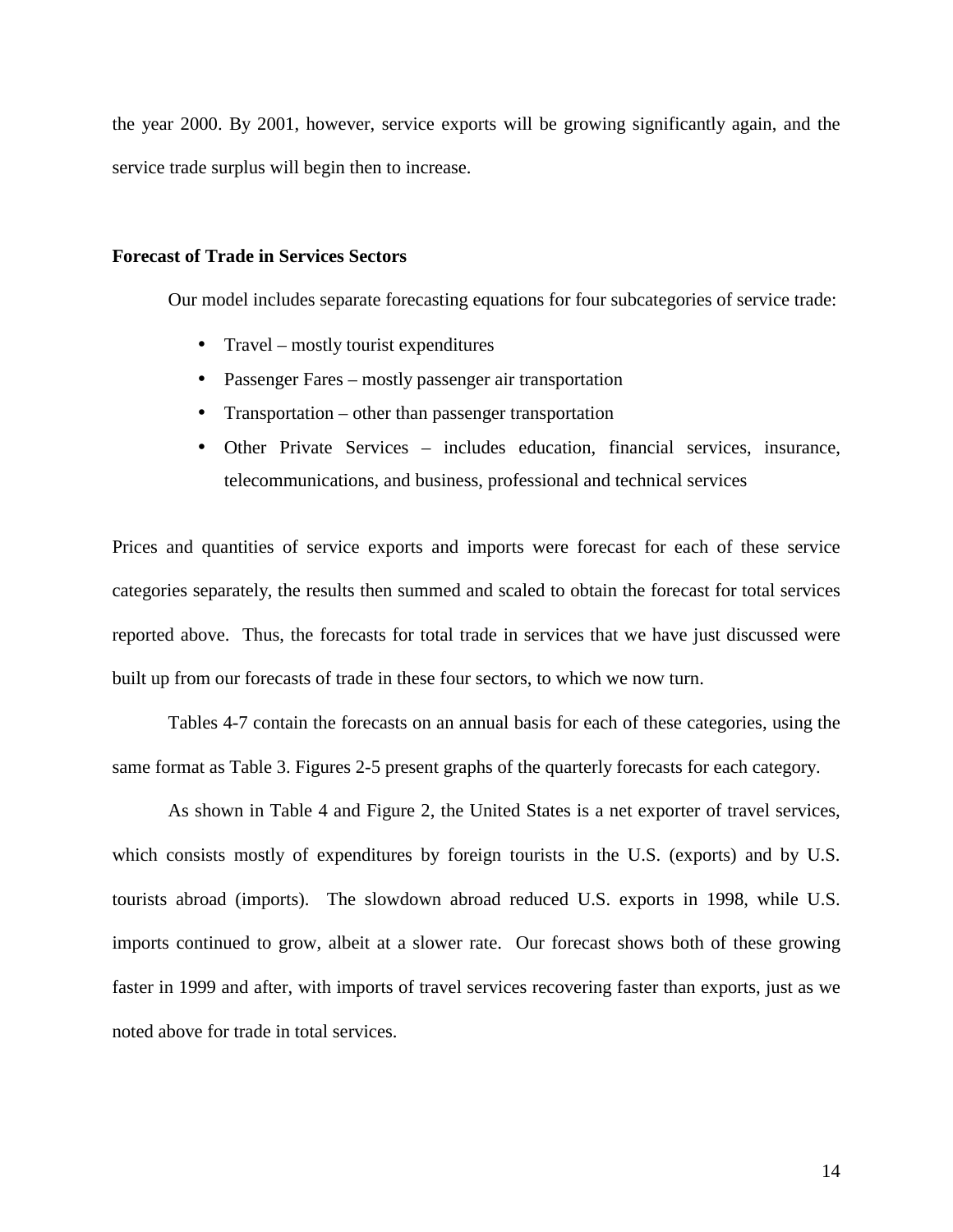Trade in passenger fares, in Table 5 and Figure 3, slowed in both directions in 1998. That is, both exports and imports of passenger fares declined slightly. Exports in this category are forecast to hold essentially constant in 1999, then to resume substantial growth in 2000 and 2001. Imports of passenger fares pick up sooner than exports, growing already by more than 4 percent in 1999 and by over 10 percent in 2000. As a result, the trade balance in passenger fares – which is a small positive number throughout this period – declines by small amounts absolutely (and by large amounts percentage-wise) in 1999 and 2000, before rising in 2001.

Trade in transportation services (Table 6 and Figure 4) was already growing only rather slowly (compared to other categories of services) in 1996-97. Exports of transportation services then fell absolutely in 1998 due to the Asian crisis. Interestingly, our forecast shows both exports and imports increasing already in 1999 and growing steadily thereafter at rates above what were seen in the last few years.

Our last category of services, other private services, is reported in Table 7 and Figure 5. Here both exports and imports have grown very rapidly in recent years, and the problems of 1998 only reduced those annual rates of growth from double-digit to single-digit levels. Our forecast shows imports resuming rapid growth after the middle of 1999, while exports actually decline in late 1999 and grow hardly at all in 2000. By 2001, export growth will have picked up, but it will remain below the double-digit rates of a few years ago.

Together, these results for categories of services all show patterns that are similar to what we saw for total services, the differences across categories being primarily of timing and of degree. In particular, three of the four categories – all but transportation – show imports recovering sooner than exports from the decline that was seen in 1998, so that net exports decline

15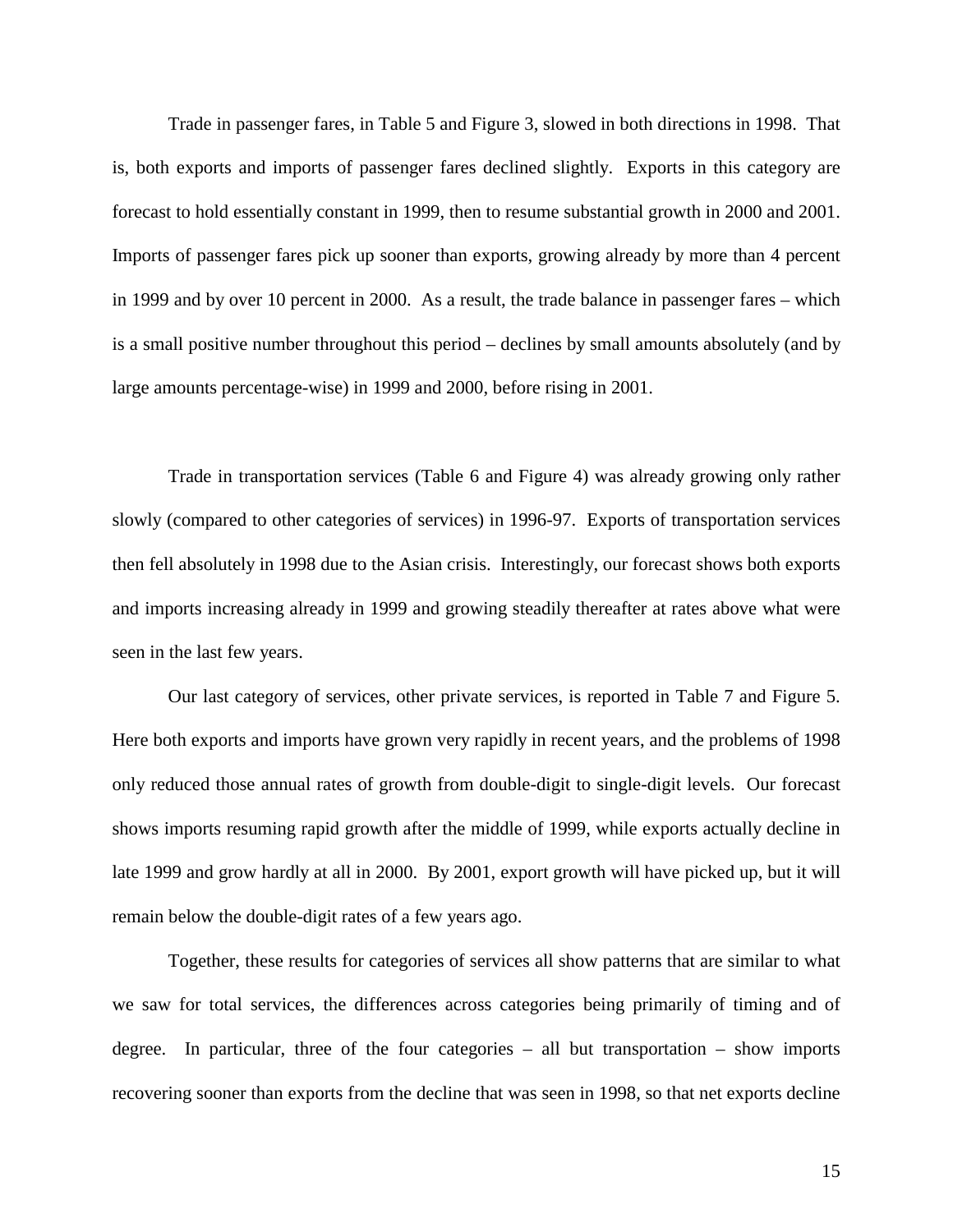at least into the year 2000. Our disaggregated results do not suggest that any one sector is primarily responsible for what is observed at the aggregate level.

#### **VII. Conclusion**

Trade in services between the United States and the world has grown rapidly over the last decade and more, with both imports and exports expanding steadily. The Asian crisis cut into this growth to varying degrees in all of the sectors of services that we are able to distinguish in the data. Our forecasts consistently predict, however, that growth of services trade will resume, though in some cases after a delay of a year or two. In particular, we expect U.S. service imports to recover more rapidly than service exports, so that the large U.S. trade surplus in services will decline over 1999-2000 before beginning to rise again in the year 2001. Even with this decline, however, we do not expect U.S. net exports of services to fall below the more than \$60 billion reached earlier in this decade.

 Our effort to provide a forecasting structure for U.S. service trade will hopefully set an example for others to follow, both in the United States and in other major trading countries in which service trade is important. There is no doubt that more work needs to be done to improve the equations that we have constructed and estimated. We plan to continue our forecasting effort on a semi-annual basis for the next two years.

 It should also be noted that we have concentrated on so-called cross-border service trade, leaving aside the very substantial magnitudes of international service transactions that are generated by the activities of the foreign affiliates of U.S. multinational corporations. Indeed, the level of U.S. service sales through foreign affiliates (establishment trade) amounted to \$258 billion in 1997. It would be of interest accordingly to develop a framework that could be used to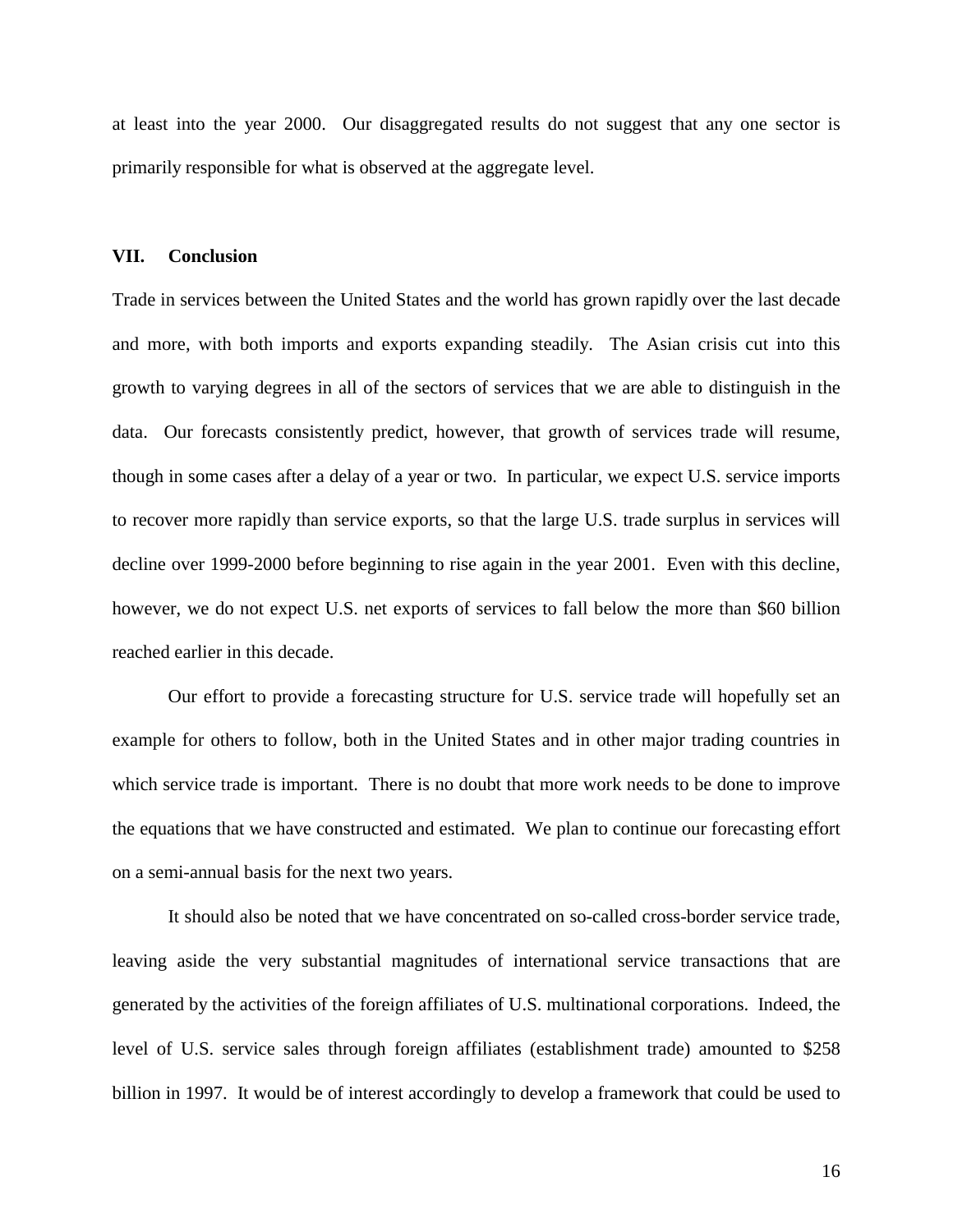identify the major determinants of the location and sales activities of these U.S.-owned services affiliates operating abroad and their foreign-owned counterparts operating in the United States and elsewhere.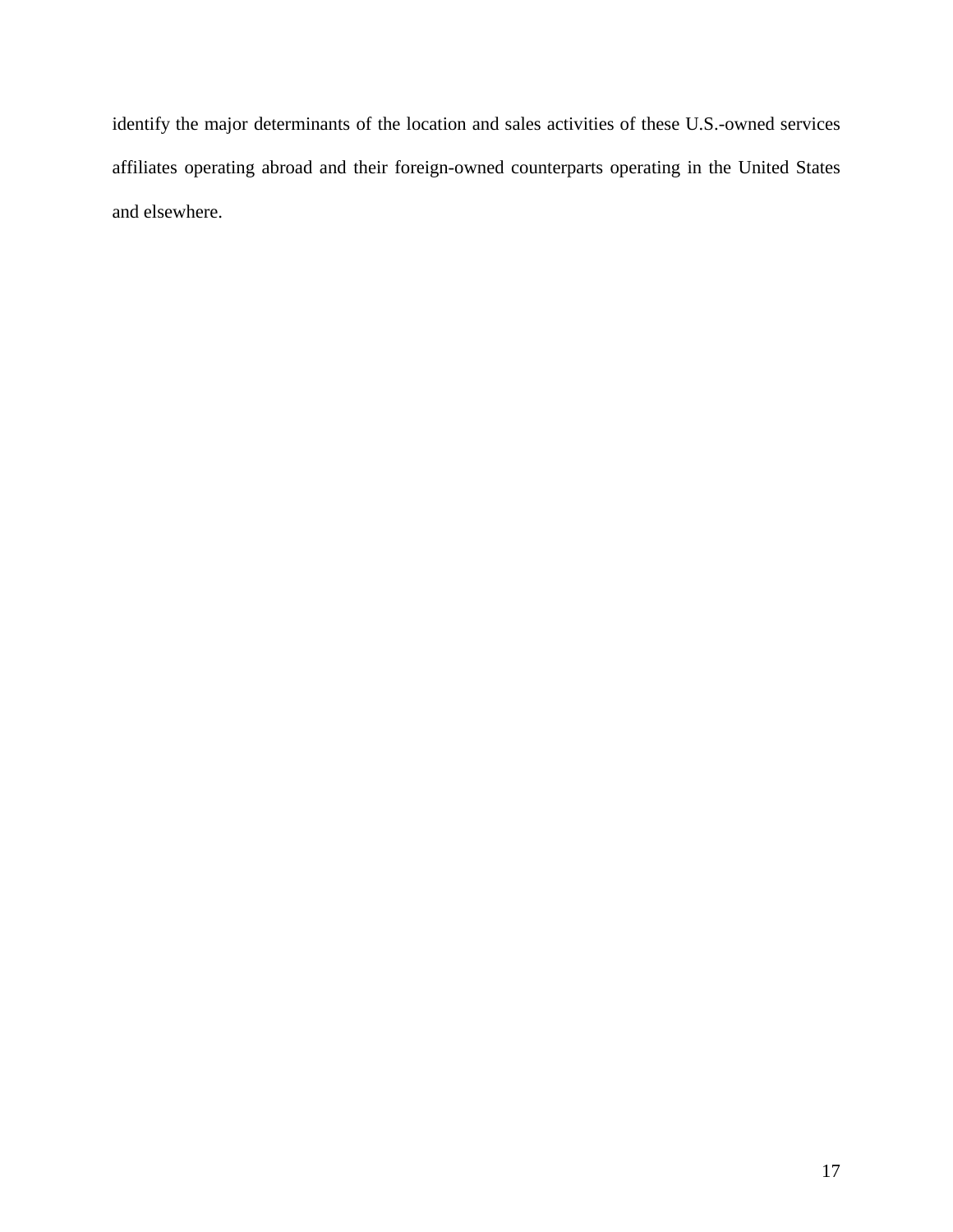#### **References**

- Dunaway, Steven V. 1988. "A Model of the U.S. Current Account," International Monetary Fund, Working Paper, WP/88/27 (March 22).
- Helkie, William L. and Lois E. Stekler. 1996. "Forecasting U.S. Exports and Imports of Services," presented at the International Symposium of Forecasting, Istanbul, Turkey (June).
- Helkie, William L. and Peter Hooper. 1988. "An Empirical Analysis of the External Deficit, 1980-86," in Ralph C. Bryant, Gerald Holtham, and Peter Hooper (eds.), *External Deficits and the Dollar: The Pit and the Pendulum*. Washington, D.C.: The Brookings Institution.
- Levin, Andrew, John H. Rogers, and Ralph W. Tryon. 1997. "A Guide to FRB/Global," Board of Governors of the Federal Reserve System, International Finance Discussion Papers, Number 588 (August).
- Nedde, Ellen M. 1992. "A Dynamic Error-Correction Model of the U.S. Current Account," in International Monetary Fund, *The United States Economy: Performance and Issues*. Washington, D.C.: IMF.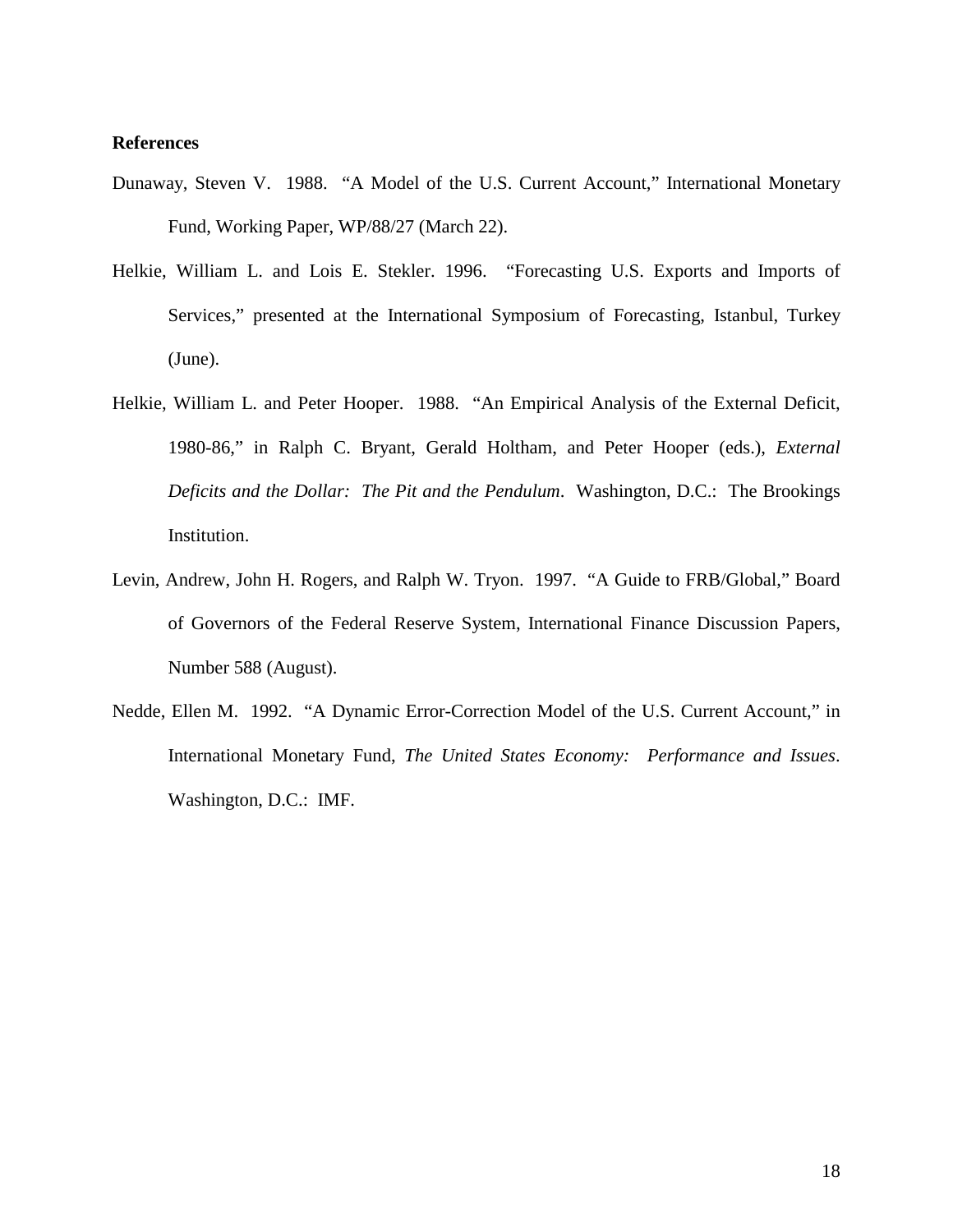|                | <b>Price Equations</b> |            | <b>Quantity Equations</b> |       |                       |         |  |
|----------------|------------------------|------------|---------------------------|-------|-----------------------|---------|--|
|                | Cost                   |            | Income                    |       | <b>Relative Price</b> |         |  |
|                | Short-                 | Long-      | Short-                    | Long- | Short-                | Long-   |  |
|                | Run                    | Run<br>Run |                           | Run   | Run                   | Run     |  |
| <b>Exports</b> |                        |            |                           |       |                       |         |  |
| Travel         | $0.64***$              | 1.04       | $0.48*$                   | 2.18  | $-0.27***$            | $-1.20$ |  |
| Pass. Fare     | $3.02***$              | 1.21       | $0.63**$                  | 3.11  | $-1.79**$             | $-1.28$ |  |
| Transport.     | $0.09***$              | 0.35       | $1.38***$                 | 1.11  | $-0.34**$             | $-0.22$ |  |
| Other          | $0.07***$              | 0.92       | $0.80***$                 | 2.13  | $-0.31**$             | $-0.33$ |  |
| <b>Imports</b> |                        |            |                           |       |                       |         |  |
| Travel         | $0.09**$               | 0.40       | $1.40***$                 | 1.22  | $-1.02***$            | $-1.04$ |  |
| Pass. Fare     | $0.12***$              | 0.51       | $0.85**$                  | 2.09  | $-0.82$               | $-0.53$ |  |
| Transport.     | $0.08***$              | 0.56       | $0.31***$                 | 1.06  | $-0.43**$             | $-1.29$ |  |
| Other          | n.a.                   |            | $0.82***$                 | 3.59  | $-0.16$               | $-0.68$ |  |

Table 1 Estimated Elasticities of Cost, Income, and Relative Price Variables in Equations for Exports and Imports of Services

Stars indicate level of statistical significance of the short-run coefficients:

\*\*\*=1%, \*\*=5%, \*=10%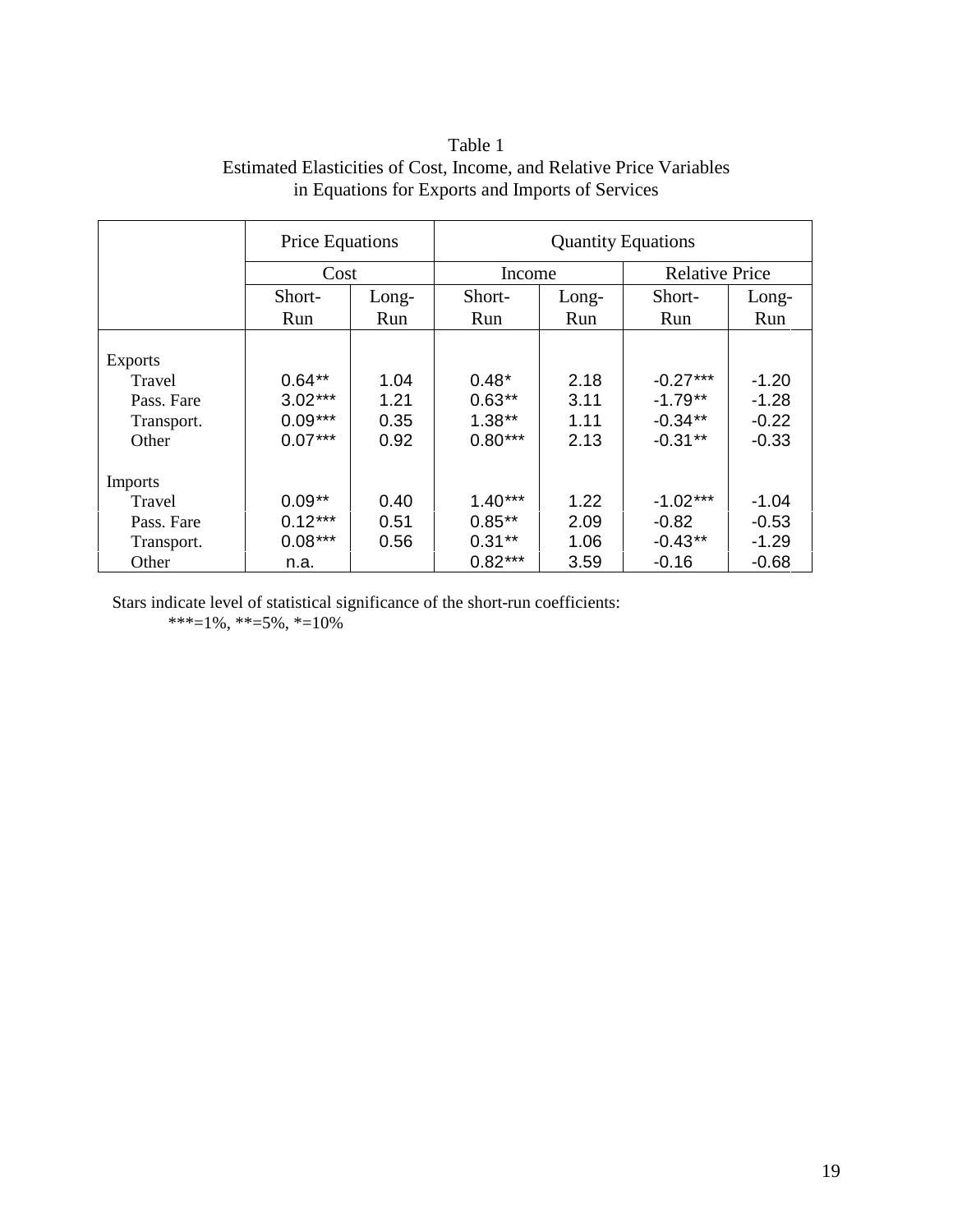| Table 2                                      |  |
|----------------------------------------------|--|
| Inputs to the Forecast                       |  |
| Exchange Rates, U.S. and Foreign GDP         |  |
| Actual and Forecast by RSQE Model, 1994-2001 |  |
|                                              |  |

|                                          |        |        | Actual | Forecast |        |        |        |
|------------------------------------------|--------|--------|--------|----------|--------|--------|--------|
|                                          | 1995   | 1996   | 1997   | 1998     | 1999   | 2000   | 2001   |
| Trade-wtd. Value of<br>Dollar $3/73=100$ | 81.4   | 85.2   | 91.9   | 96.5     | 94.4   | 92.6   | 89.7   |
| <b>U.S. Real GDP</b>                     | 6761.8 | 6994.8 | 7269.8 | 7551.9   | 7851.9 | 8035.7 | 8237.0 |
| Five-country real<br>GDP $1992=100$      | 105.7  | 108.7  | 112.8  | 115.1    | 116.9  | 119.5  | 122.8  |

|                                          | <b>Percent Changes</b> |       |       |        |        |        |  |
|------------------------------------------|------------------------|-------|-------|--------|--------|--------|--|
|                                          | 1995-                  | 1996- | 1997- | 1998-  | 1999-  | 2000-  |  |
|                                          | 96                     | 97    | 98    | 99     | 2000   | 01     |  |
| Trade-wtd. Value of<br>Dollar $3/73=100$ | 4.7                    | 7.8   | 5.1   | $-2.2$ | $-1.9$ | $-3.1$ |  |
| U.S. Real GDP                            | 3.4                    | 3.9   | 3.9   | 4.0    | 2.3    | 2.5    |  |
| Five-country real<br>GDP $1992=100$      | 2.9                    | 3.8   | 2.0   | 1.5    | 2.2    | 2.8    |  |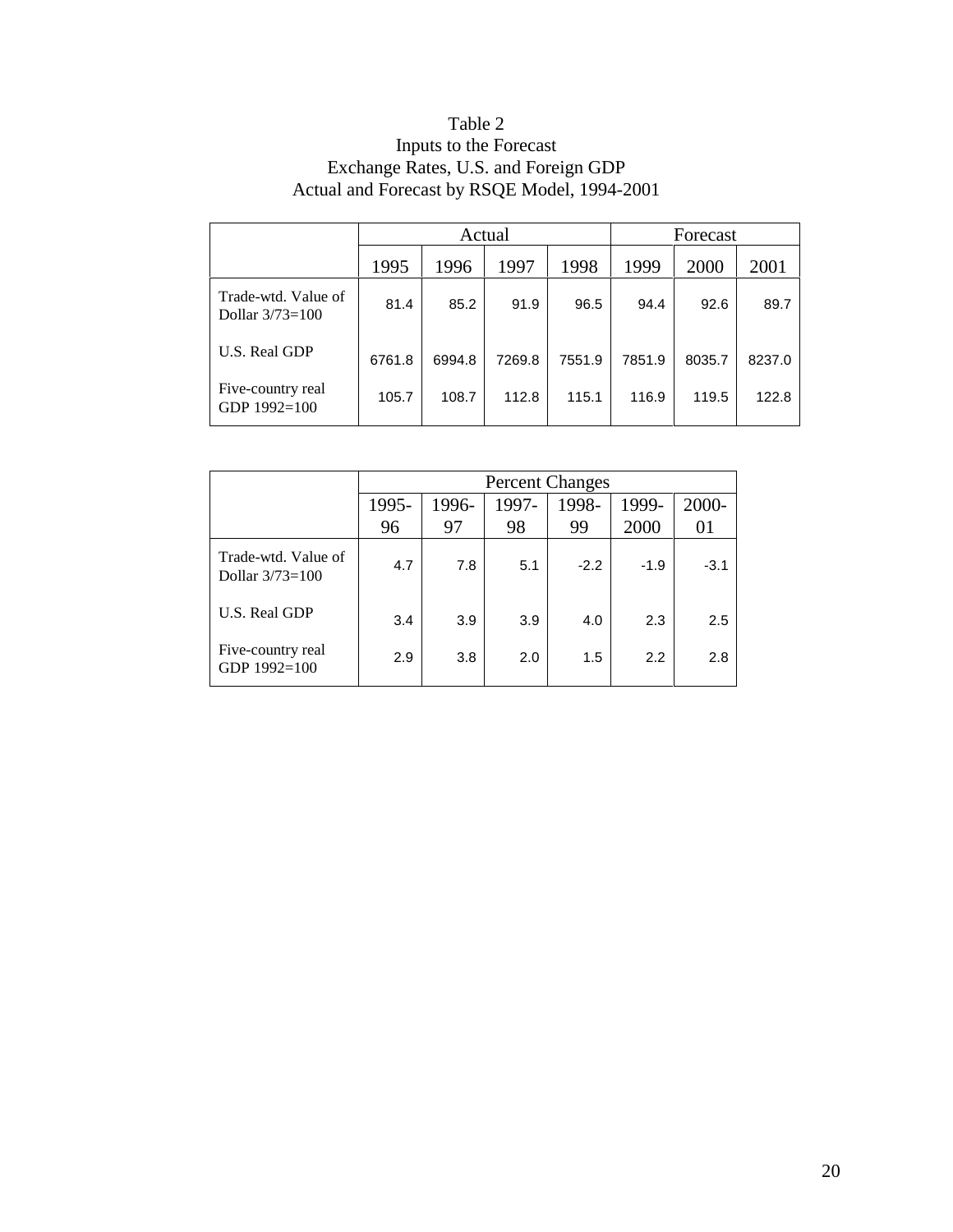#### Table 3 Total Services Trade Actual and Forecast, 1995-2001 Transactions Based<sup>a</sup> (Billions of Current Dollars)

|                                     |       |       | Actual | Forecast |       |       |       |
|-------------------------------------|-------|-------|--------|----------|-------|-------|-------|
|                                     | 1995  | 1996  | 1997   | 1998     | 1999  | 2000  | 2001  |
| Services<br>Trade<br><b>Balance</b> | 73.8  | 82.8  | 87.7   | 78.9     | 75.7  | 63.1  | 66.4  |
| Exports                             | 219.8 | 238.8 | 258.3  | 260.4    | 269.4 | 278.7 | 302.9 |
| Imports                             | 146.0 | 156.0 | 170.5  | 181.5    | 193.6 | 215.6 | 236.5 |

|                                            |      | <b>Percent Changes</b> |         |        |         |      |  |  |  |
|--------------------------------------------|------|------------------------|---------|--------|---------|------|--|--|--|
|                                            | 1995 | 1996<br>1997<br>1998   |         |        |         | 2000 |  |  |  |
|                                            | -96  | $-97$                  | $-98$   | -99    | 2000    | -01  |  |  |  |
| <b>Services</b><br>Trade<br><b>Balance</b> | 12.1 | 6.0                    | $-10.1$ | $-4.0$ | $-16.7$ | 5.3  |  |  |  |
| <b>Exports</b>                             | 8.6  | 8.2                    | 0.8     | 3.5    | 3.4     | 8.7  |  |  |  |
| Imports                                    | 6.9  | 9.3                    | 6.4     | 6.6    | 11.3    | 9.7  |  |  |  |

<sup>a</sup>Forecasts were done using NIPA data, then converted for this table to transactions basis by assuming that the ratio of transactions-based exports to NIPA-based exports remains constant over time at the level of 1998.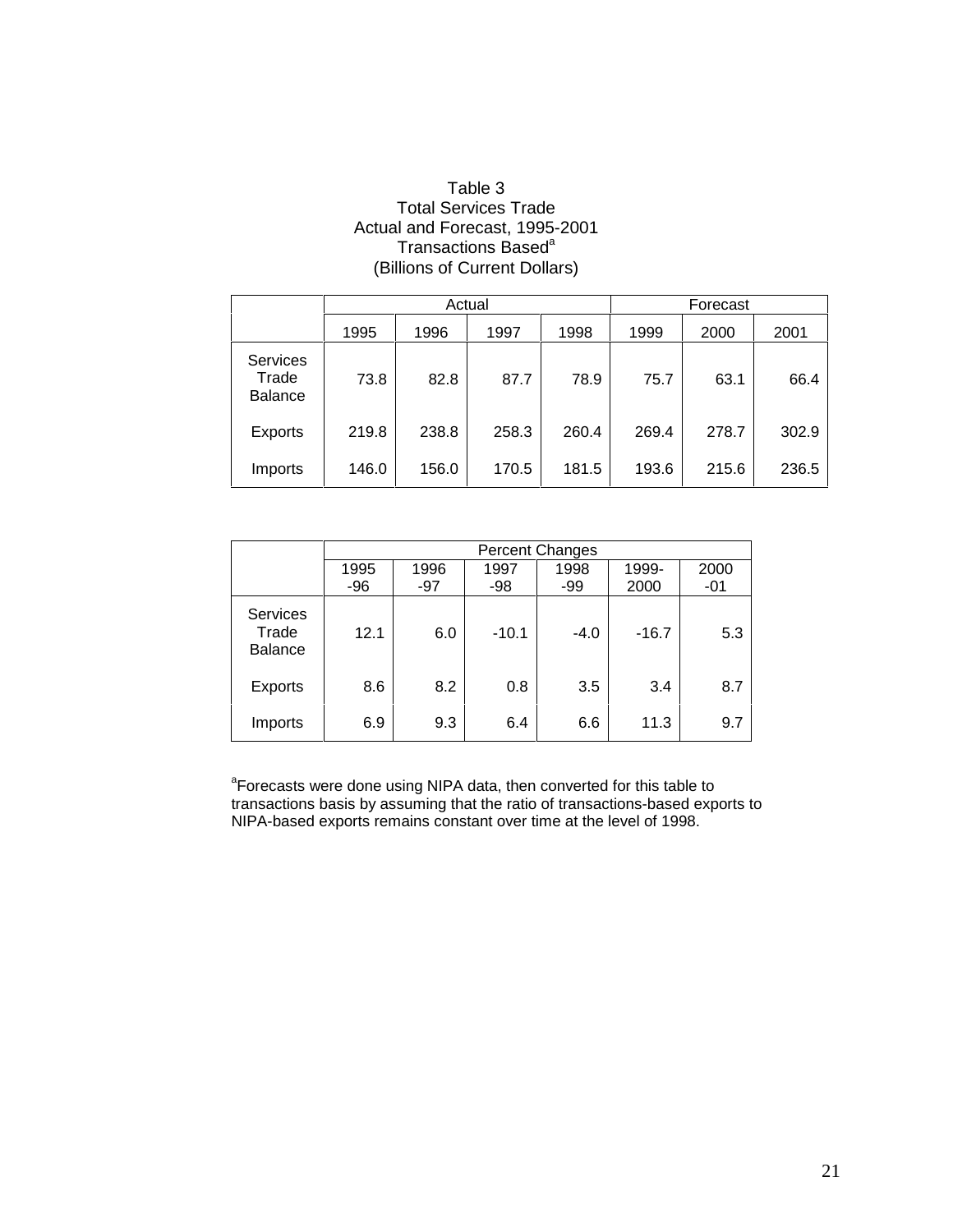### Table 4 Trade in Travel (Tourist Services) Actual and Forecast, 1995-2001 (Billions of Current Dollars)

|                                            |      |      | Actual | Forecast |      |      |      |
|--------------------------------------------|------|------|--------|----------|------|------|------|
|                                            | 1995 | 1996 | 1997   | 1998     | 1999 | 2000 | 2001 |
| <b>Services</b><br>Trade<br><b>Balance</b> | 18.5 | 21.7 | 22.1   | 19.5     | 18.3 | 16.5 | 19.1 |
| <b>Exports</b>                             | 63.4 | 69.8 | 73.3   | 72.0     | 74.2 | 76.8 | 82.9 |
| Imports                                    | 44.9 | 48.1 | 51.2   | 52.5     | 55.8 | 60.3 | 63.8 |

|                                     | <b>Percent Changes</b> |                                       |         |        |        |      |  |  |
|-------------------------------------|------------------------|---------------------------------------|---------|--------|--------|------|--|--|
|                                     | 1995                   | 1996<br>1999-<br>2000<br>1997<br>1998 |         |        |        |      |  |  |
|                                     | -96                    | $-97$                                 | $-98$   | -99    | 2000   | -01  |  |  |
| Services<br>Trade<br><b>Balance</b> | 17.3                   | 1.6                                   | $-11.5$ | $-6.0$ | $-9.9$ | 15.6 |  |  |
| Exports                             | 10.1                   | 5.0                                   | $-1.7$  | 3.0    | 3.6    | 7.9  |  |  |
| Imports                             | 7.1                    | 6.6                                   | 2.5     | 6.4    | 8.0    | 5.8  |  |  |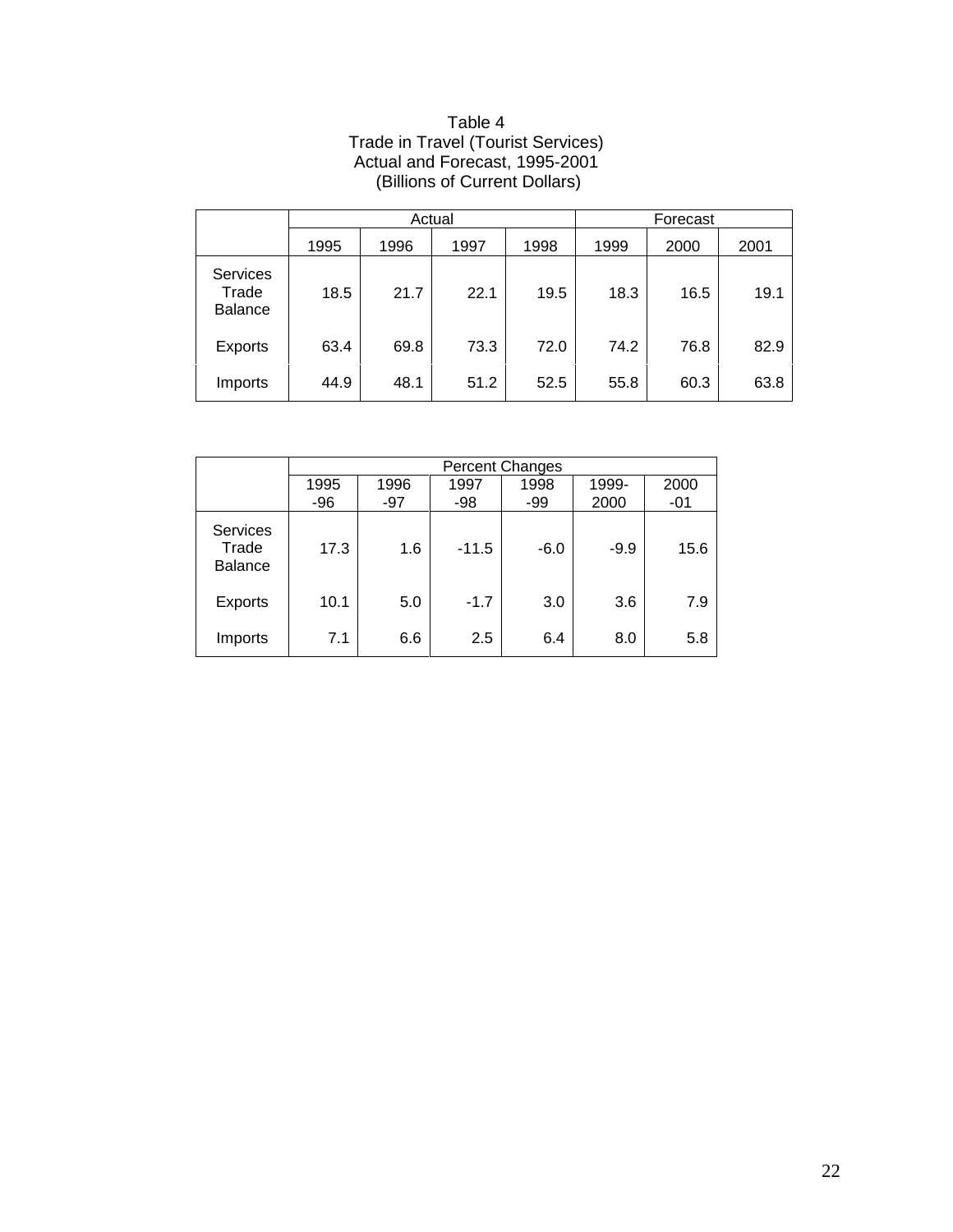| Table 5                        |
|--------------------------------|
| Trade in Passenger Fares       |
| Actual and Forecast, 1995-2001 |
| (Billions of Current Dollars)  |

|                                            |      |      | Actual | Forecast |      |      |      |
|--------------------------------------------|------|------|--------|----------|------|------|------|
|                                            | 1995 | 1996 | 1997   | 1998     | 1999 | 2000 | 2001 |
| <b>Services</b><br>Trade<br><b>Balance</b> | 4.3  | 4.6  | 2.7    | 2.6      | 1.9  | 1.3  | 1.5  |
| Exports                                    | 18.9 | 20.4 | 20.9   | 20.8     | 20.8 | 22.3 | 24.9 |
| Imports                                    | 14.7 | 15.8 | 18.2   | 18.1     | 18.9 | 21.0 | 23.3 |

|                                            | <b>Percent Changes</b> |                               |        |         |         |      |  |  |  |
|--------------------------------------------|------------------------|-------------------------------|--------|---------|---------|------|--|--|--|
|                                            | 1995                   | 1996<br>1997<br>1999-<br>1998 |        |         |         | 2000 |  |  |  |
|                                            | -96                    | $-97$                         | $-98$  | -99     | 2000    | -01  |  |  |  |
| <b>Services</b><br>Trade<br><b>Balance</b> | 7.6                    | $-41.8$                       | $-2.1$ | $-29.0$ | $-28.8$ | 16.0 |  |  |  |
| <b>Exports</b>                             | 7.9                    | 2.3                           | $-0.6$ | 0.0     | 7.3     | 11.6 |  |  |  |
| Imports                                    | 8.0                    | 15.2                          | $-0.4$ | 4.2     | 10.9    | 11.3 |  |  |  |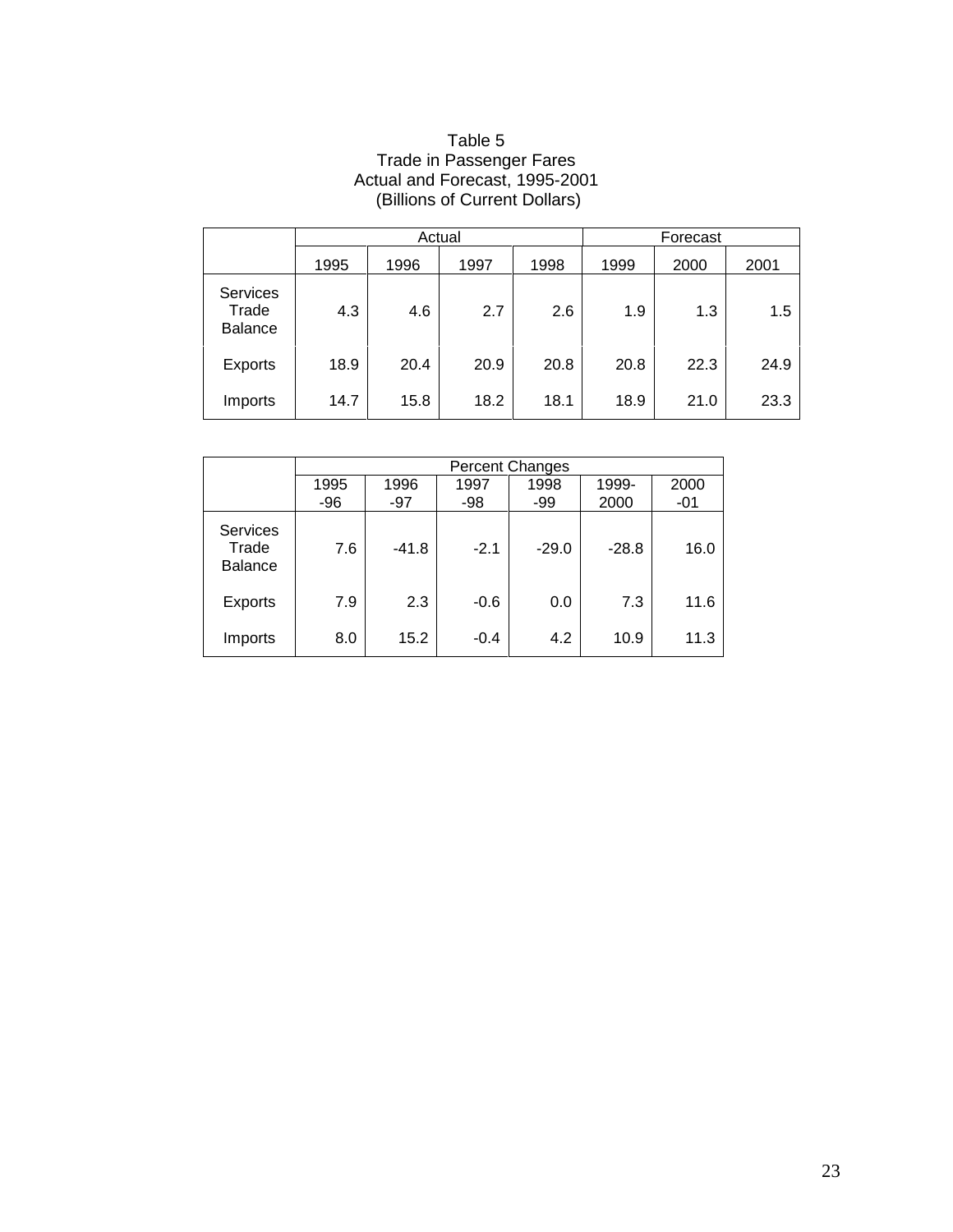| Table 6                                 |
|-----------------------------------------|
| <b>Trade in Transportation Services</b> |
| Actual and Forecast, 1995-2001          |
| (Billions of Current Dollars)           |

|                                            |        |        | Actual | Forecast |        |        |        |
|--------------------------------------------|--------|--------|--------|----------|--------|--------|--------|
|                                            | 1995   | 1996   | 1997   | 1998     | 1999   | 2000   | 2001   |
| <b>Services</b><br>Trade<br><b>Balance</b> | $-0.7$ | $-0.7$ | $-1.4$ | $-2.6$   | $-2.8$ | $-3.4$ | $-3.4$ |
| Exports                                    | 26.8   | 27.0   | 27.9   | 27.6     | 29.3   | 31.5   | 33.8   |
| Imports                                    | 27.5   | 27.7   | 29.3   | 30.2     | 32.1   | 35.0   | 37.2   |

|                                            | <b>Percent Changes</b> |       |        |      |       |        |
|--------------------------------------------|------------------------|-------|--------|------|-------|--------|
|                                            | 1995                   | 1996  | 1997   | 1998 | 1999- | 2000   |
|                                            | $-96$                  | $-97$ | $-98$  | -99  | 2000  | -01    |
| <b>Services</b><br>Trade<br><b>Balance</b> | 7.7                    | 92.9  | 93.7   | 6.8  | 23.6  | $-2.1$ |
| <b>Exports</b>                             | 0.8                    | 3.3   | $-1.2$ | 6.2  | 7.6   | 7.3    |
| Imports                                    | 1.0                    | 5.6   | 3.1    | 6.2  | 9.0   | 6.4    |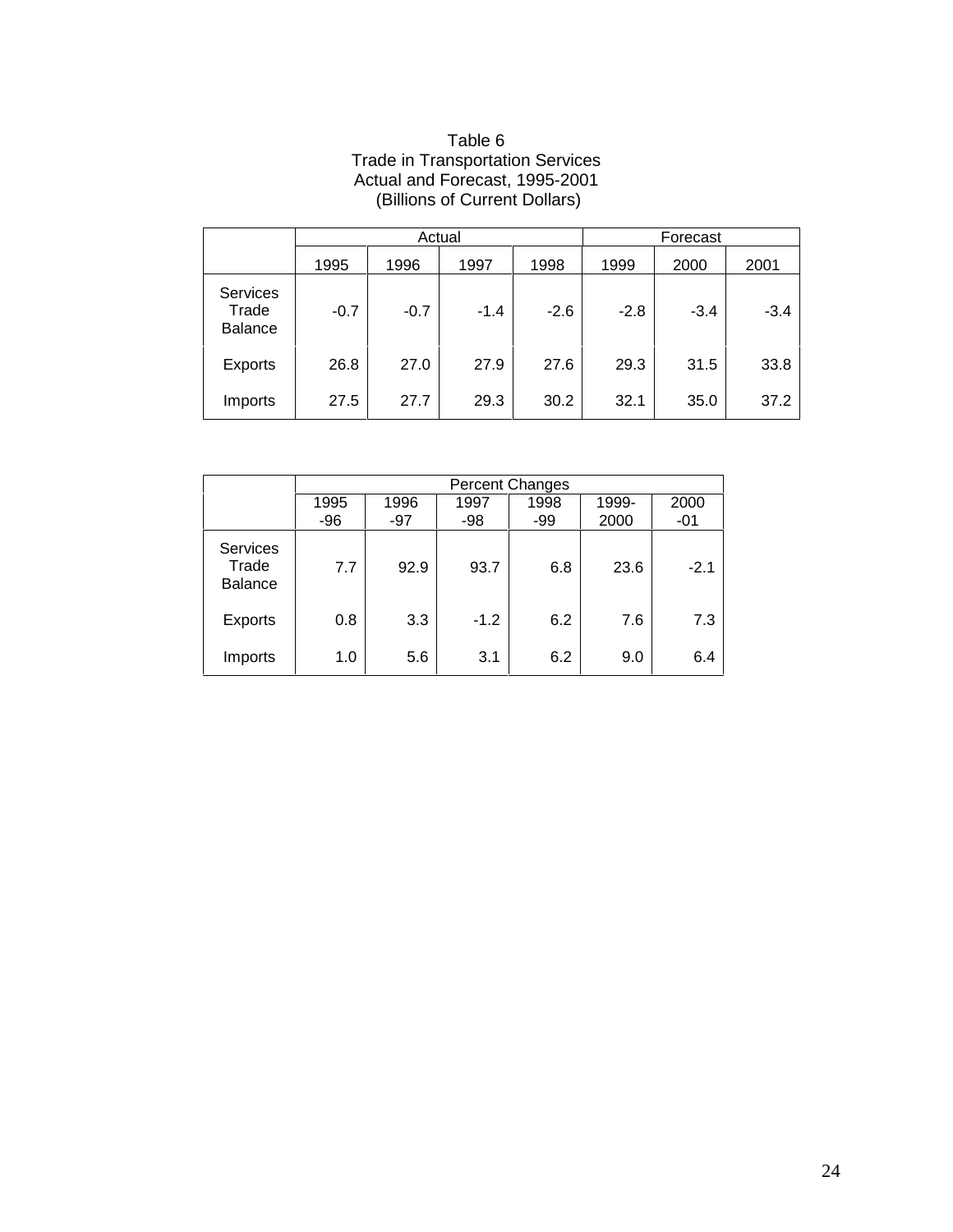#### Table 7 Trade in Other Private Services Actual and Forecast, 1995-2001 (Billions of Current Dollars)

|                                            |      | Actual |      |      | Forecast |      |      |
|--------------------------------------------|------|--------|------|------|----------|------|------|
|                                            | 1995 | 1996   | 1997 | 1998 | 1999     | 2000 | 2001 |
| <b>Services</b><br>Trade<br><b>Balance</b> | 28.1 | 32.1   | 38.4 | 38.9 | 38.4     | 30.9 | 30.3 |
| <b>Exports</b>                             | 63.6 | 70.9   | 82.2 | 85.8 | 88.6     | 89.6 | 97.7 |
| Imports                                    | 35.5 | 38.8   | 43.8 | 47.0 | 50.2     | 58.6 | 67.5 |

|                                            | <b>Percent Changes</b> |       |       |        |         |        |
|--------------------------------------------|------------------------|-------|-------|--------|---------|--------|
|                                            | 1995                   | 1996  | 1997  | 1998   | 1999-   | 2000   |
|                                            | $-96$                  | $-97$ | $-98$ | -99    | 2000    | -01    |
| <b>Services</b><br>Trade<br><b>Balance</b> | 14.1                   | 19.7  | 1.2   | $-1.1$ | $-19.4$ | $-2.1$ |
| <b>Exports</b>                             | 11.5                   | 15.9  | 4.4   | 3.3    | 1.0     | 9.1    |
| Imports                                    | 9.4                    | 12.8  | 7.3   | 7.0    | 16.7    | 15.1   |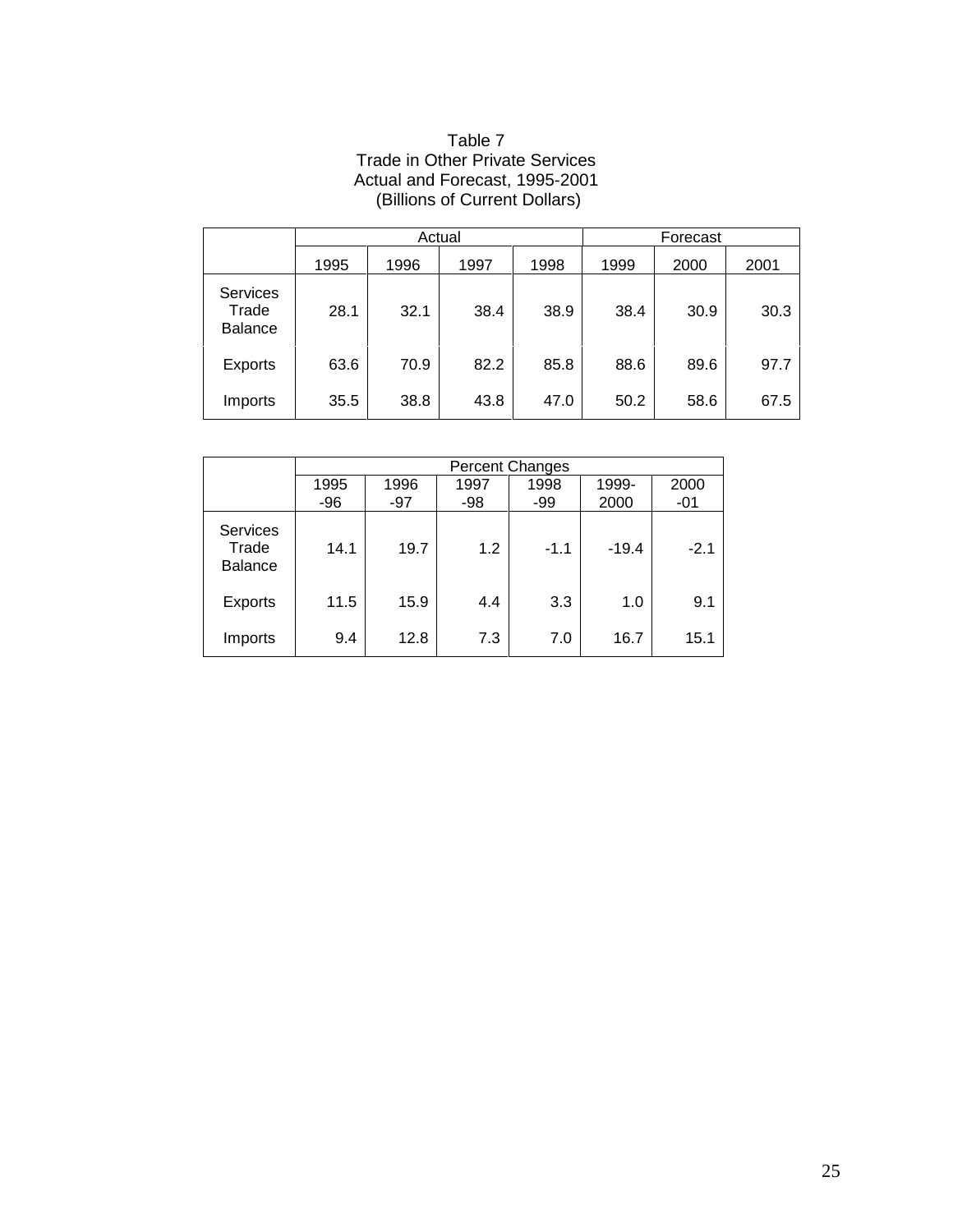

**Figure 1 Quarterly Forecast of Total Trade in Services**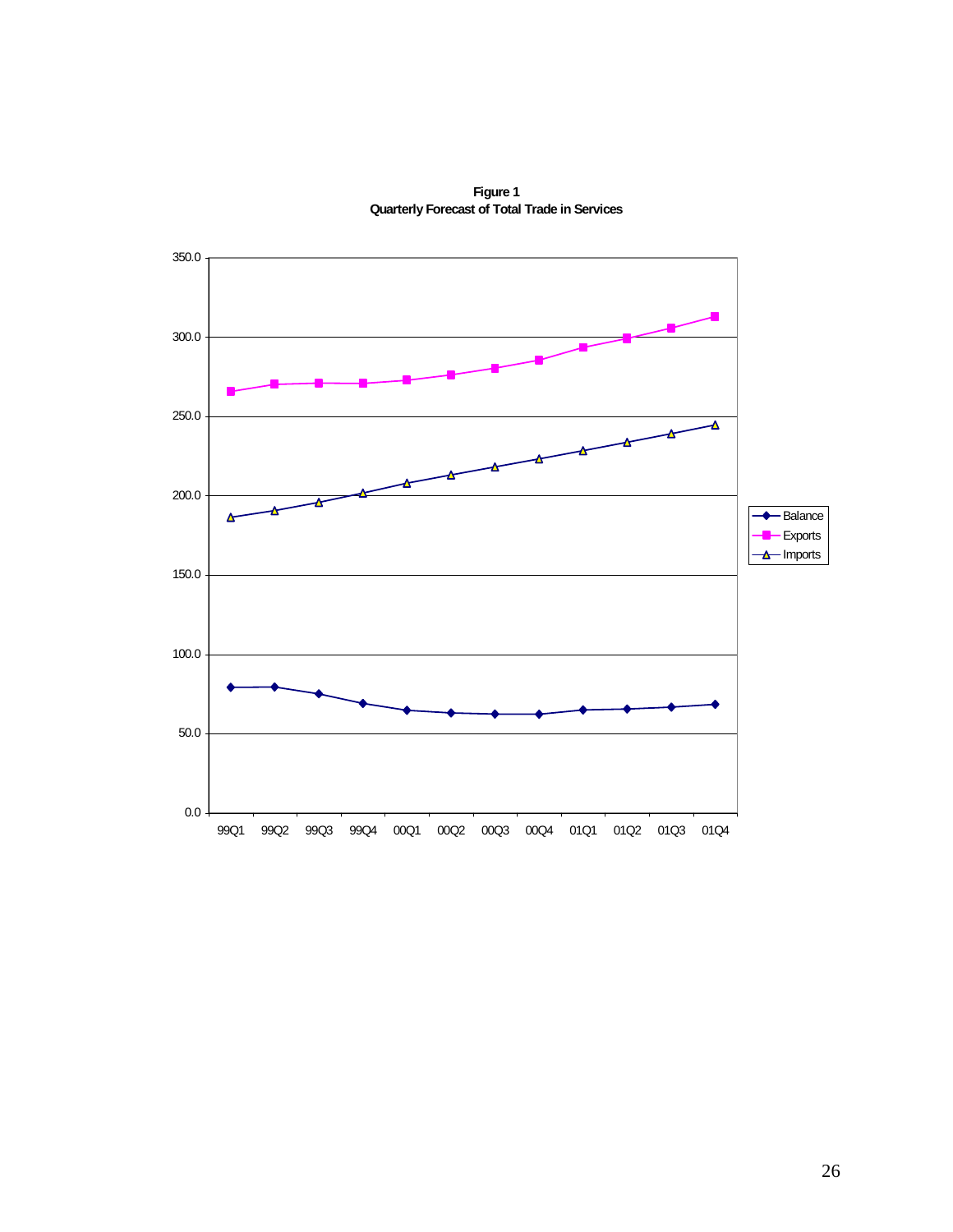

**Figure 2 Quarterly Forecast of Trade in Travel Services**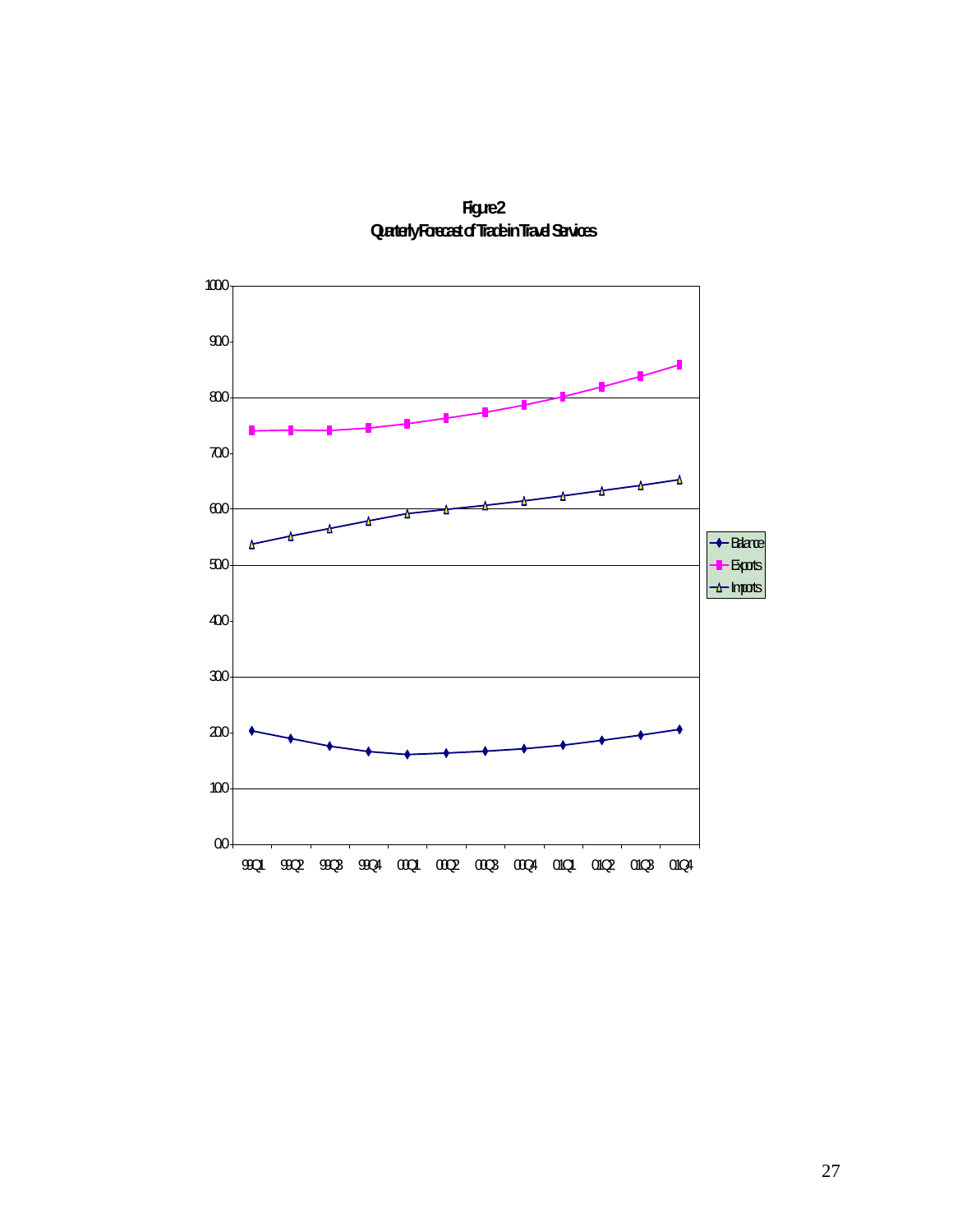**Figure 3 Quarterly Forecast of Trade in Passenger Fares**

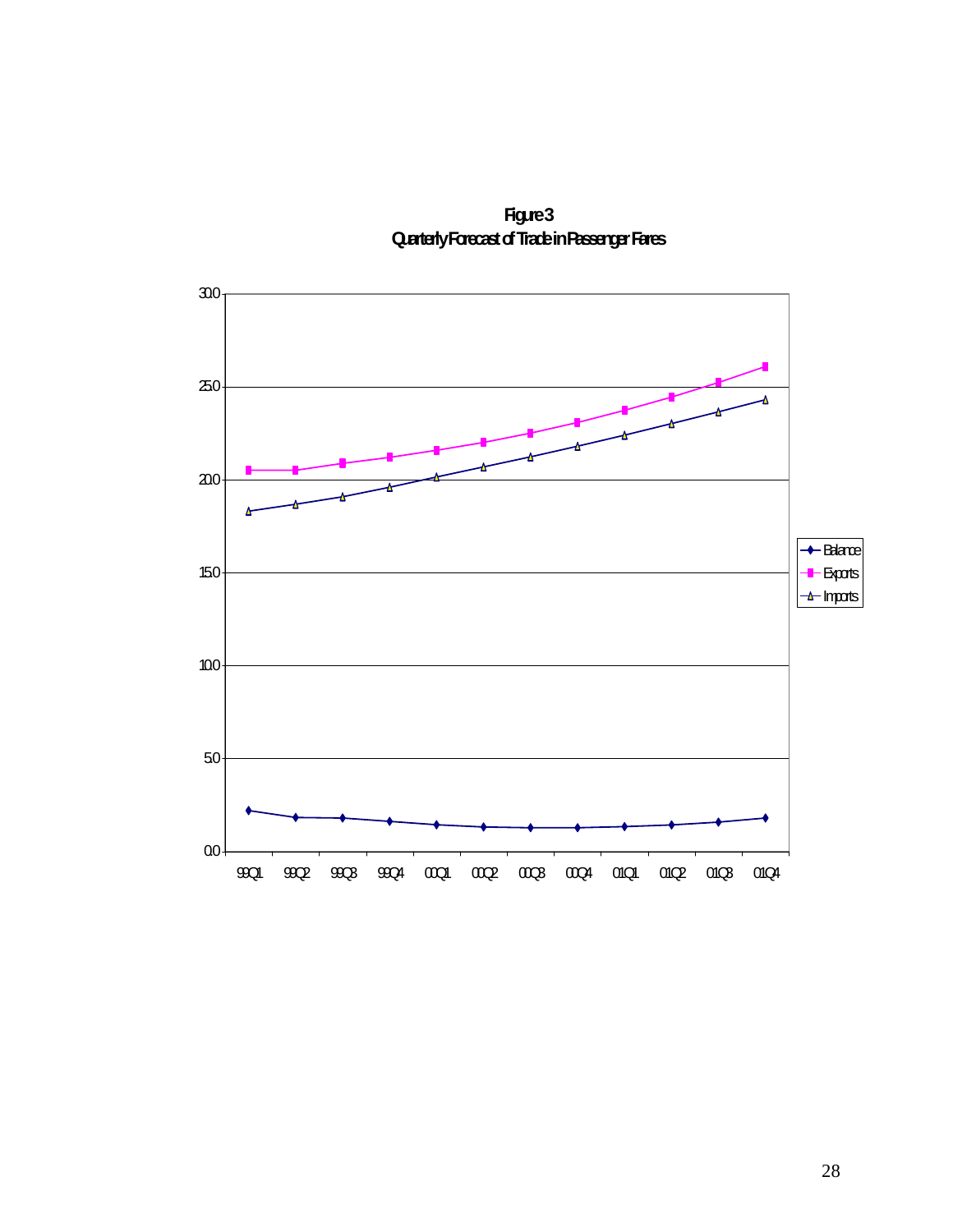

**Figure 4 Quarterly Forecast of Trade in Transportation**

**Quarter**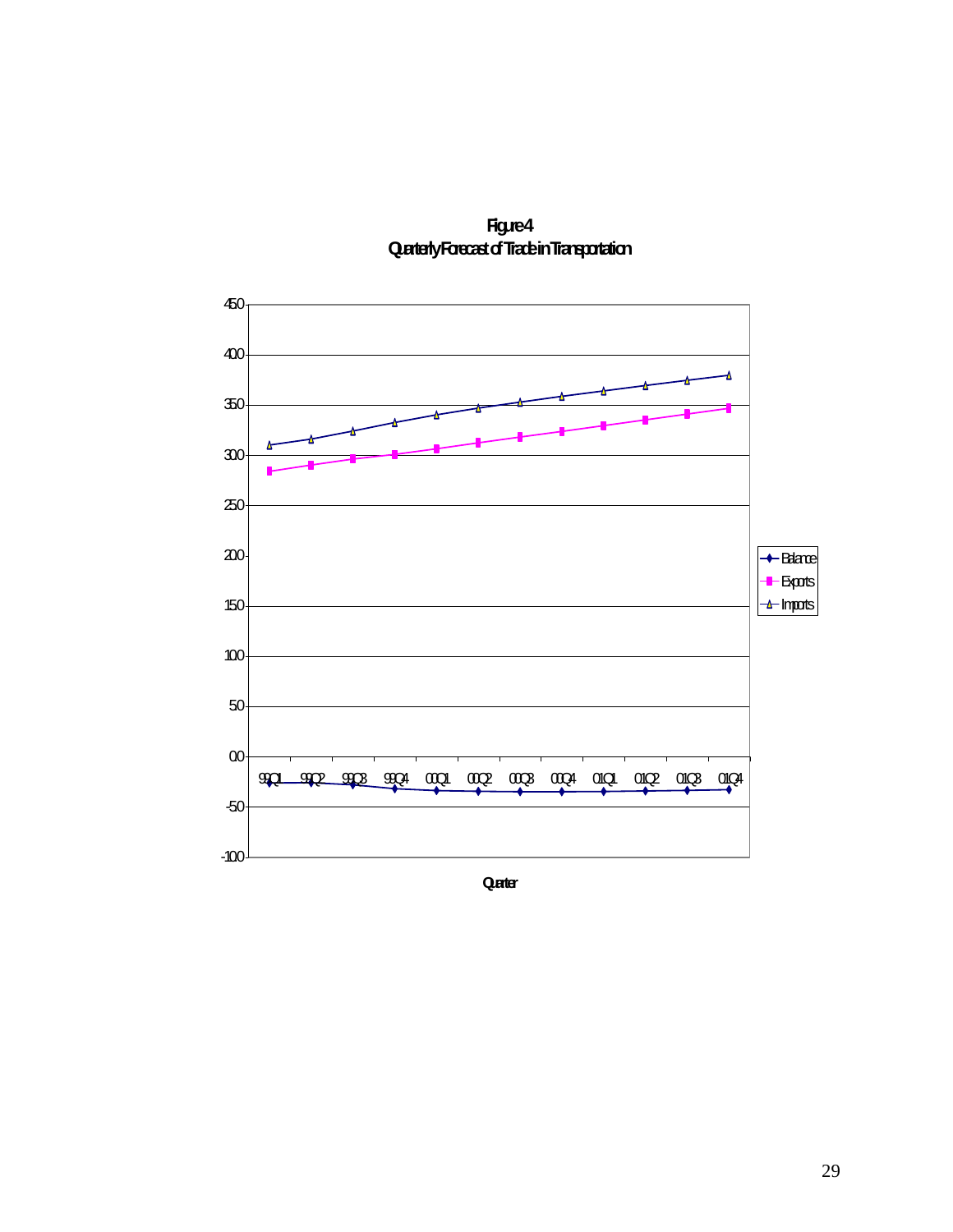

**Figure 5 Quarterly Forecast of Trade in Other Private Services**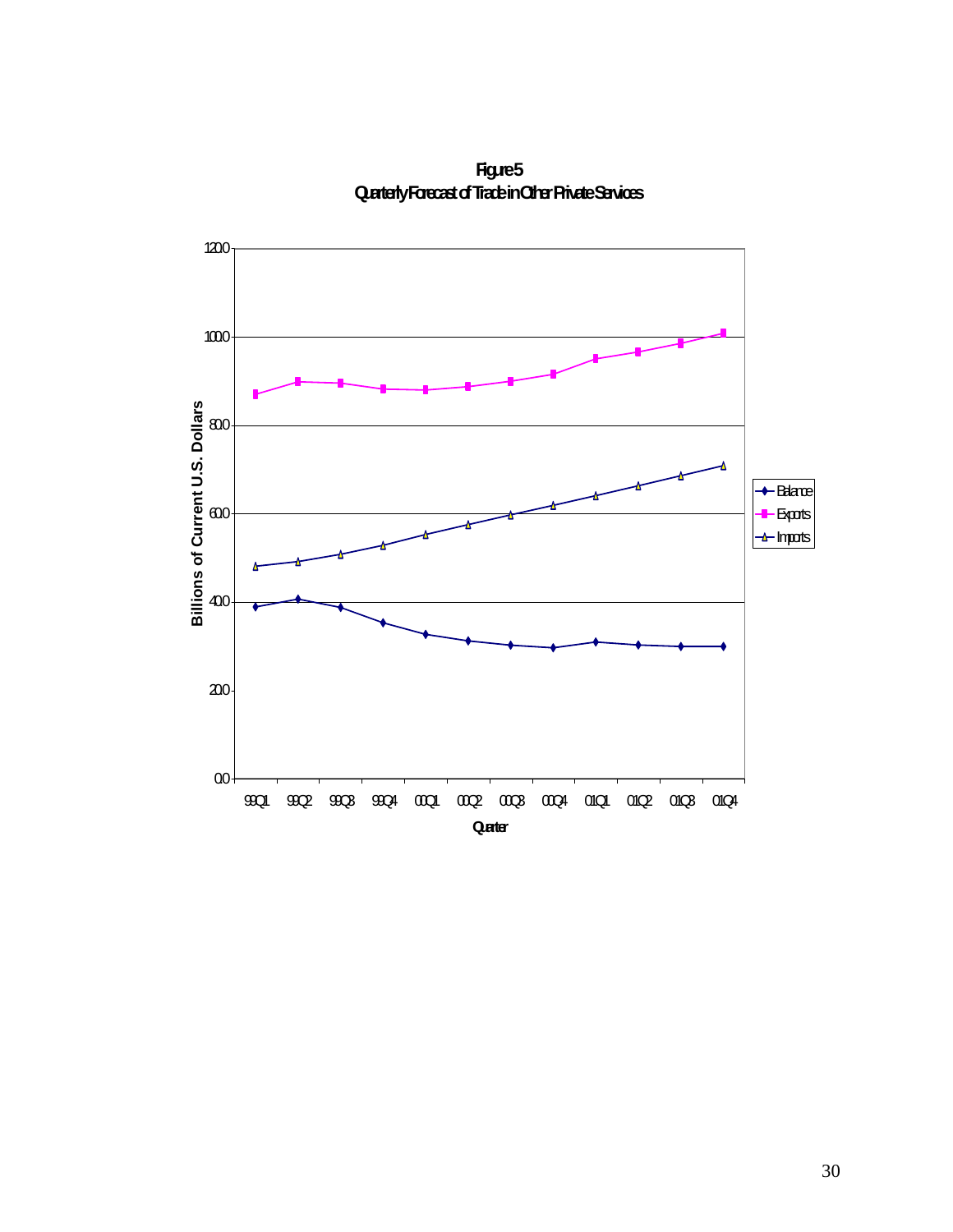# **APPENDIX**

### Equations of the Model

All export quantity and import price equations are estimated from 1980q2 to 1996q4, and all export price (except the passenger fare equation) and import quantity equations are estimated from 1976q2 to 1996q4. All estimates are obtained using ordinary least squares. Notation is defined at the end.

Numbers in parentheses are the standard errors of the estimated coefficients above them. Each equation is followed by the following diagnostic statistics

- $\mathbb{R}^2$ : **:** This measures the fraction of the variance in the data that the equation is able to account for, or "explain," over the sample period. An  $R^2$  of 1.00 would be perfect. In time series equations like these, an  $\mathbb{R}^2$  above .9 is considered quite normal when the dependent variable is the level of a price or quantity. However, when the dependent variable is a quarterly *change* in price or quantity, as in our model, a considerably smaller R<sup>2</sup>, in the range of .4 to .6, would be expected.
- **s.e.:** This is the "standard error" of the equation, a measure of the "average" error (regardless of sign) in the fit of the equation to the observed values of the dependent variable. Its quantitative interpretation, however, depends on the units of measurement of the variable being explained. In all of our equations, which have the change in a logarithm (of price or quantity) as their dependent variable, the standard error is interpreted as the average or expected error (regardless of sign) that the equation makes in explaining the quarterly rate of change of price or quantity. Thus, a standard error of 0.03 indicates that the equation has an expected (or normal, or average) error of about 3 percentage points in explaining the quarterly percent changes in the price or quantity variable. In econometric work of this kind, standard errors in the range of 0.03 to 0.06 are quite common.
- **DW(0):** This is the most relevant of several "Durbin-Watson Statistics" that can be calculated. It measures the extent to which the equation's residuals (errors) can be considered random over time. If the residuals exhibit a pattern (i.e., lack of randomness), this usually indicates that something systematic is not being accounted for in the equation. A DW(0) value that is not "close" to 2.0 usually indicates lack of randomness. In econometric work of this kind, DW(0) values between 1.5 and 2.5 are, from a practical perspective, "close" to 2.0.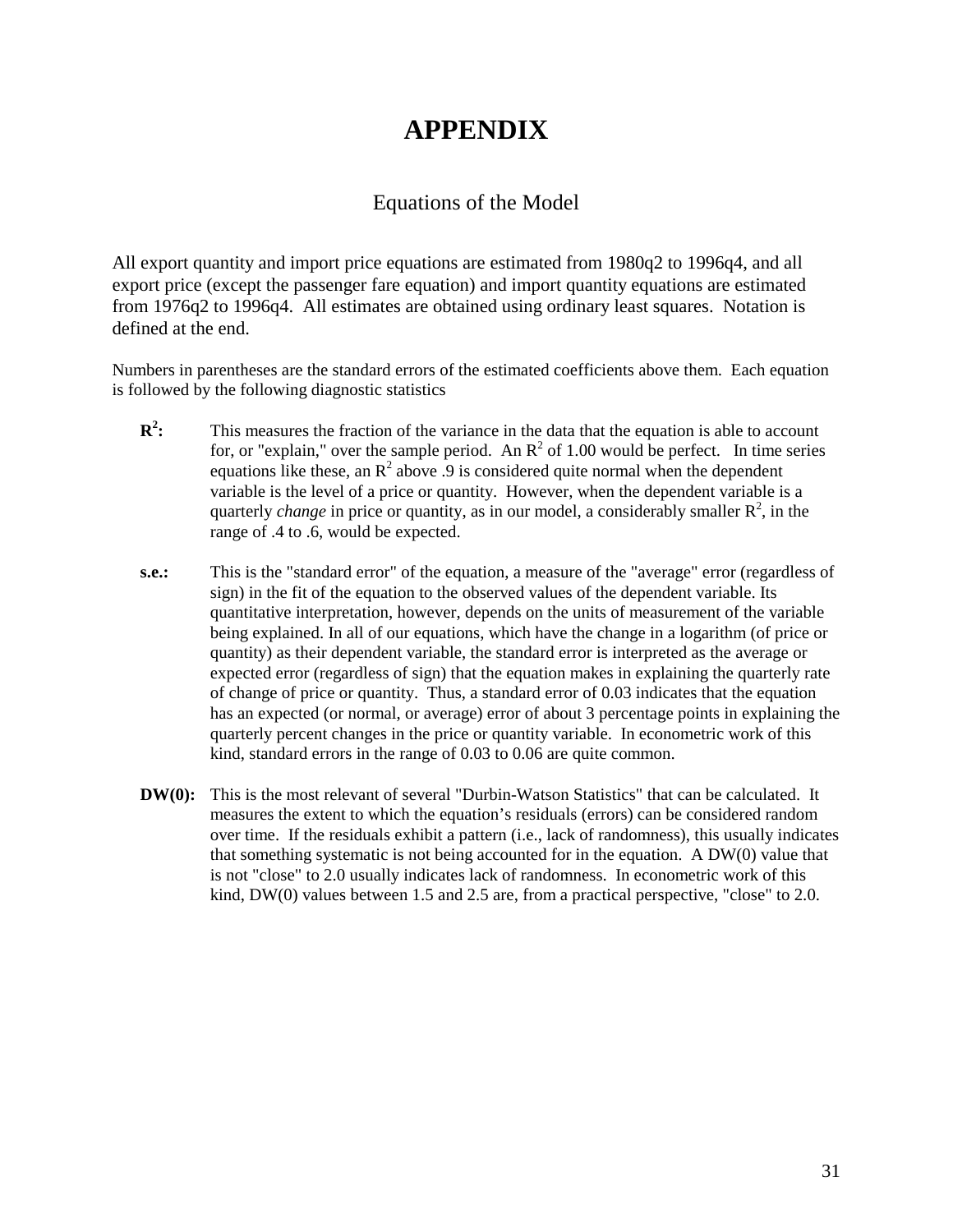### **Travel Services**

**Export Quantity:** xstrav92 = real exports of travel services log(*xstrav92*) = − 0.2036 + 0.4803 log(*gdprow4*)−<sup>1</sup> − 0.2674 log(*pxstrav\*jexrm/pcrow4*)−1  $(1.0280)$   $(0.2535)$   $(0.0815)$ − 0.2236 log(*xstrav92*)−<sup>1</sup> − 0.1583 *d91q1* + 0.0795 *d84q1on* + 0.2651 *d84q1*  $(0.0723)$   $(0.0526)$   $(0.0294)$   $(0.0578)$  $R^2 = 0.56$  $s.e. = 0.051$  *DW(0)* = 2.46 **Export Price:** pxstrav = price deflator of travel exports log(*pxstrav*) = − 0.0506 + 0.0984 log(*pcpi*)−<sup>1</sup> + 0.6395 log(*pcpi*) − 0.0943 log(*pxstrav*)−<sup>1</sup>  $(0.0323)$   $(0.0394)$   $(0.1056)$   $(0.0361)$  $R^2 = 0.55$  $s.e. = 0.006$  *DW(0)* = 1.88 **Import Quantity:** mstrav $92$  = real imports of travel services log(*mstrav92*) = − 6.1320 + 1.0034 log(*gdp92*)−<sup>1</sup> + 1.3989 log(*gdp92*) (0.9671) (0.1494) (0.4966) − 0.8513 log(*pmstrav/ppnf*)−<sup>1</sup> − 1.0210 log(*pmstrav/ppnf*) − 0.8217 log(*mstrav92*)−<sup>1</sup>  $(0.1351)$   $(0.1634)$   $(0.1130)$ − 0.0689 *d91q1* + 0.3639 *d84q1on* + 0.0536 *d84q1*  $(0.0374)$   $(0.0547)$   $(0.0644)$  $R^2 = 0.77$  $s.e. = 0.036$  *DW(0)* = 2.06 **Import Price:** pmstrav = price deflator of travel imports log(*pmstrav\*jexrm*) = + 1.0889 + 0.0905 log(*pcrow5*)−<sup>1</sup> + 0.0647 log(*pmgoil\*jexrm*)−2  $(0.4463) (0.0272)$   $(0.0217)$  + 0.0215 [log(*pmgoil\*jexrm*) − log(*pmgoil\*jexrm*)−2] (0.0205) − 0.2273 log(*pmstrav\*jexrm*)−<sup>1</sup> − 0.0285 *d84q1on*  (0.0646) (0.0128)  $R^2 = 0.22$  $s.e. = 0.029$  *DW(0)* = 1.89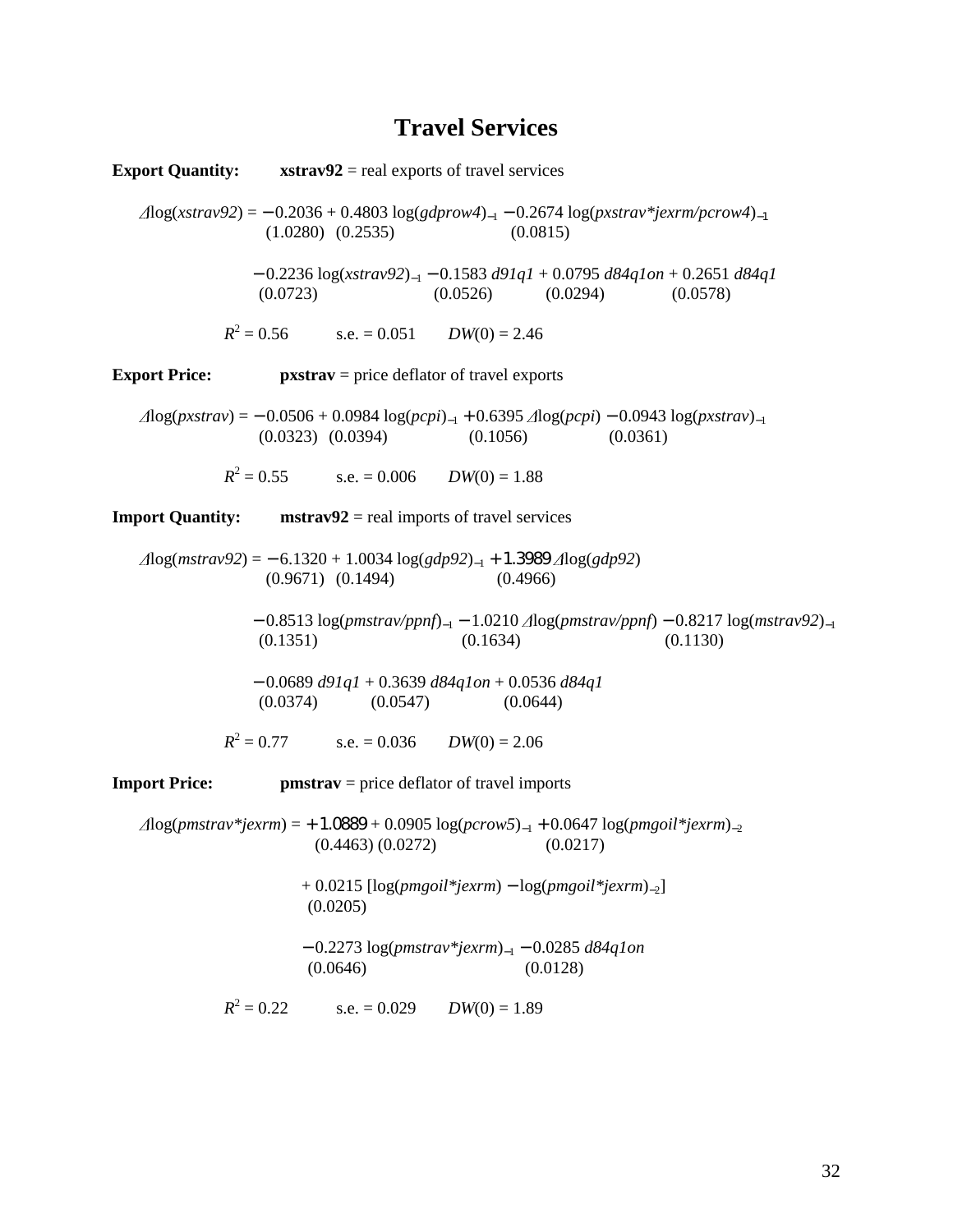### **Transportation Services**

**Export Quantity:** xstrans92 = real exports of transportation services log(*xstrans92*) = − 0.3010 + 0.3356 log(*jiprow5*)−<sup>1</sup> + 1.3756 log(*jiprow5*)  $(0.5851)$   $(0.1660)$   $(0.2680)$ − 0.0661 log(*pxstrans\*jexrm/pcrow5*)−<sup>1</sup> − 0.3371 log(*pxstrans\*jexrm/pcrow5*) (0.0309) (0.0898) − 0.3028 log(*xstrans92*)−<sup>1</sup> (0.0978)  $R^2 = 0.49$  $s.e. = 0.024$  *DW(0)* = 2.19 **Export Price:** pxstrans = price deflator of transportation exports log(*pxstrans*) = + 0.2408 + 0.0289 log(*pmgoil*)−<sup>1</sup> + 0.0922 log(*pmgoil*) + 0.2597 log(*julc*)−<sup>1</sup>  $(0.0682) (0.0087)$   $(0.0181)$   $(0.0641)$ − 0.3403 log(*pxstrans*)−<sup>2</sup> − 0.0818 [log(*pxstrans*)−<sup>1</sup> − log(*pxstrans*)−2]  $(0.0793)$   $(0.1049)$  $R^2 = 0.43$  $s.e. = 0.019$  *DW(0)* = 1.96 **Import Quantity:** mstrans92 = real imports of transportation services log(*mstrans92*) = − 0.9557 + 0.1693 log(*gdp92*−*x92*) + 0.3056 log(*xg92*) (0.4664) (0.0733) (0.1242) − 0.2064 log(*pmstrans/ppnf*)−<sup>1</sup> − 0.4271 log(*pmstrans/ppnf*) (0.0838) (0.1619) − 0.1604 log(*mstrans92*)−1 + 0.2919 log(*mg92*) (0.0558) (0.1310)  $R^2 = 0.38$  $s.e. = 0.030$  *DW*(0) = 2.20 **Import Price:** pmstrans = price deflator of transportation imports log(*pmstrans\*jexrm*) = + 0.2303 + 0.0766 log(*pcrow5*)−<sup>1</sup> + 0.0739 log(*pmgoil\*jexrm*)−1  $(0.2934) (0.0221)$  (0.0148) + 0.0799 log(*pmgoil\*jexrm*) − 0.1379 log(*pmstrans\*jexrm*)−<sup>1</sup>  $(0.0277)$   $(0.0350)$  $R^2 = 0.40$  $s.e. = 0.028$  *DW(0)* = 2.10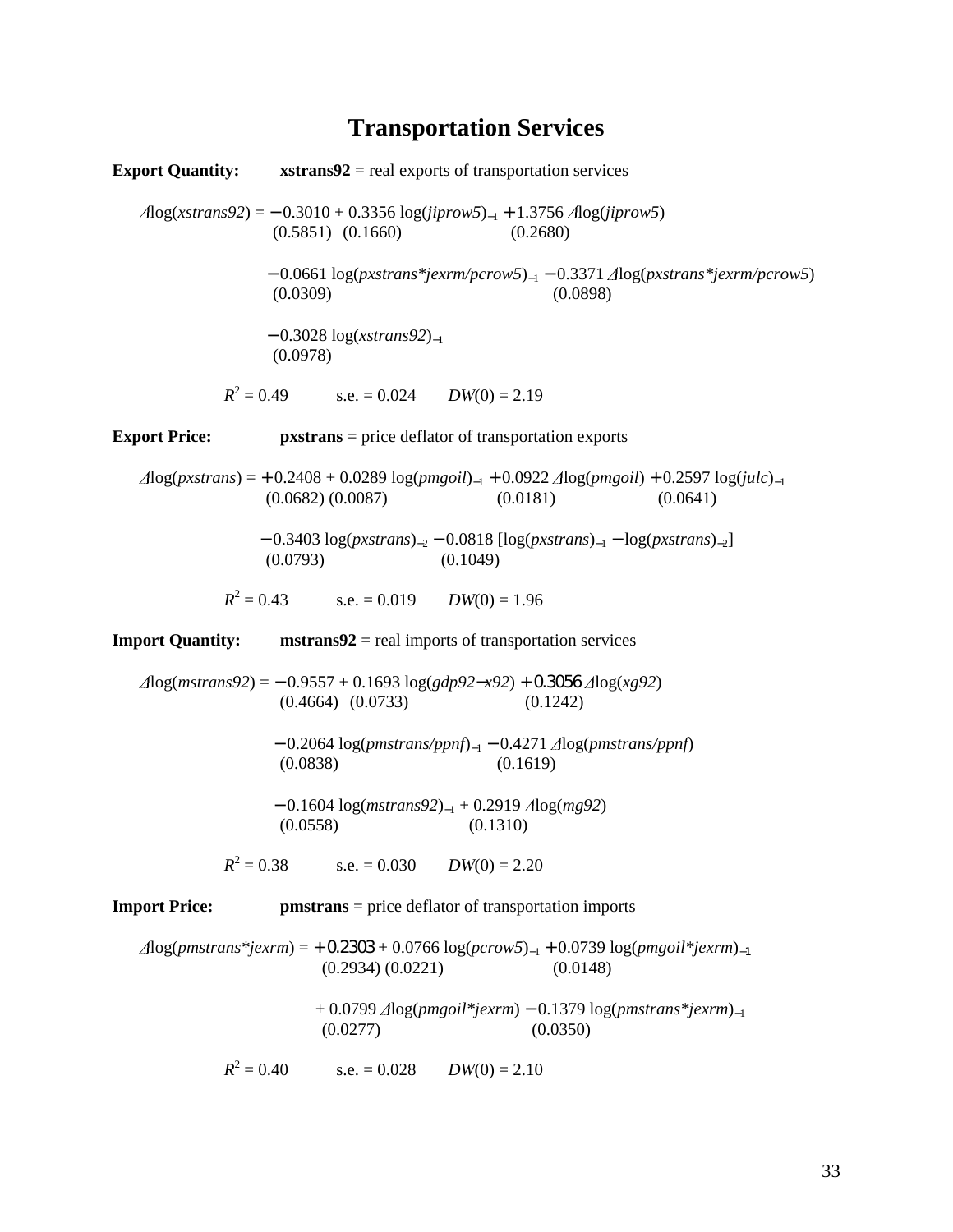### **Passenger Fare Services**

**Export Quantity:** xspf92 = real exports of passenger fare services log(*xspf92*) = − 1.1795 + 0.6325 log(*gdprow4*)−<sup>1</sup> + 1.1724 log(*jexrm*) (1.2867) (0.3038) (0.4308) − 0.2595 log(*pxspf\*jexrm/pcrow4*)−<sup>1</sup> − 1.7922 log(*pxspf\*jexrm/pcrow4*)  $(0.1022)$   $(0.5052)$ − 0.2034 log(*xspf92*)−<sup>1</sup> − 0.2466 *d91q1* + 0.1535 *d91q1*−1  $(0.0769)$   $(0.0586)$   $(0.0566)$  $R^2 = 0.50$  $s.e. = 0.054$  *DW(0)* = 2.33 **Export Price: pxspf** = price deflator of passenger fare exports log(*pxspf*) = − 0.1772 + 0.1985 log(*pcs*)−<sup>2</sup> + 3.0227 [log(*pcs*)−1 − log(*pcs*)−2] − 0.1644 log(*pxspf*)−<sup>1</sup>  $(0.0706)$   $(0.0451)$   $(0.8622)$   $(0.0470)$  $R^2 = 0.36$  $s.e. = 0.014$  *DW(0)* = 1.62 **Import Quantity:** mspf92 = real imports of passenger fare services log(*mspf92*) = − 3.0778 + 0.4075 log(*gdp92*)−<sup>1</sup> + 0.8548 log(*gdp92*) (1.3418) (0.1743) (0.6915) − 0.1039 log(*pmspf/ppnf*)−<sup>1</sup> − 0.8161 log(*pmspf/ppnf*)  $(0.1023)$   $(0.2555)$ − 0.1952 log(*mspf92*)−<sup>1</sup> − 0.1494 *d91q1* − 0.1859 *d84q1*  $(0.0796)$   $(0.0526)$   $(0.0535)$  $R^2 = 0.41$  $s.e. = 0.050$  *DW(0)* = 2.19 **Import Price: pmspf** = price deflator of passenger fare imports log(*pmspf\*jexrm*) = + 0.6637 + 0.1170 log(*pcrow5*)−<sup>1</sup> + 0.0952 log(*pmgoil\*jexrm*)−2  $(0.2678) (0.0283)$  (0.0197) + 0.0387 [log(*pmgoil\*jexrm*)−<sup>1</sup> − log(*pmgoil\*jexrm*)−2] (0.0262) + 0.0848 log(*pmgoil\*jexrm*) − 0.2284 log(*pmspf\*jexrm*)−1 + 0.0572 *d91q1*  $(0.0263)$   $(0.0478)$   $(0.0286)$  $R^2 = 0.42$  $s.e. = 0.024$  *DW(0)* = 1.70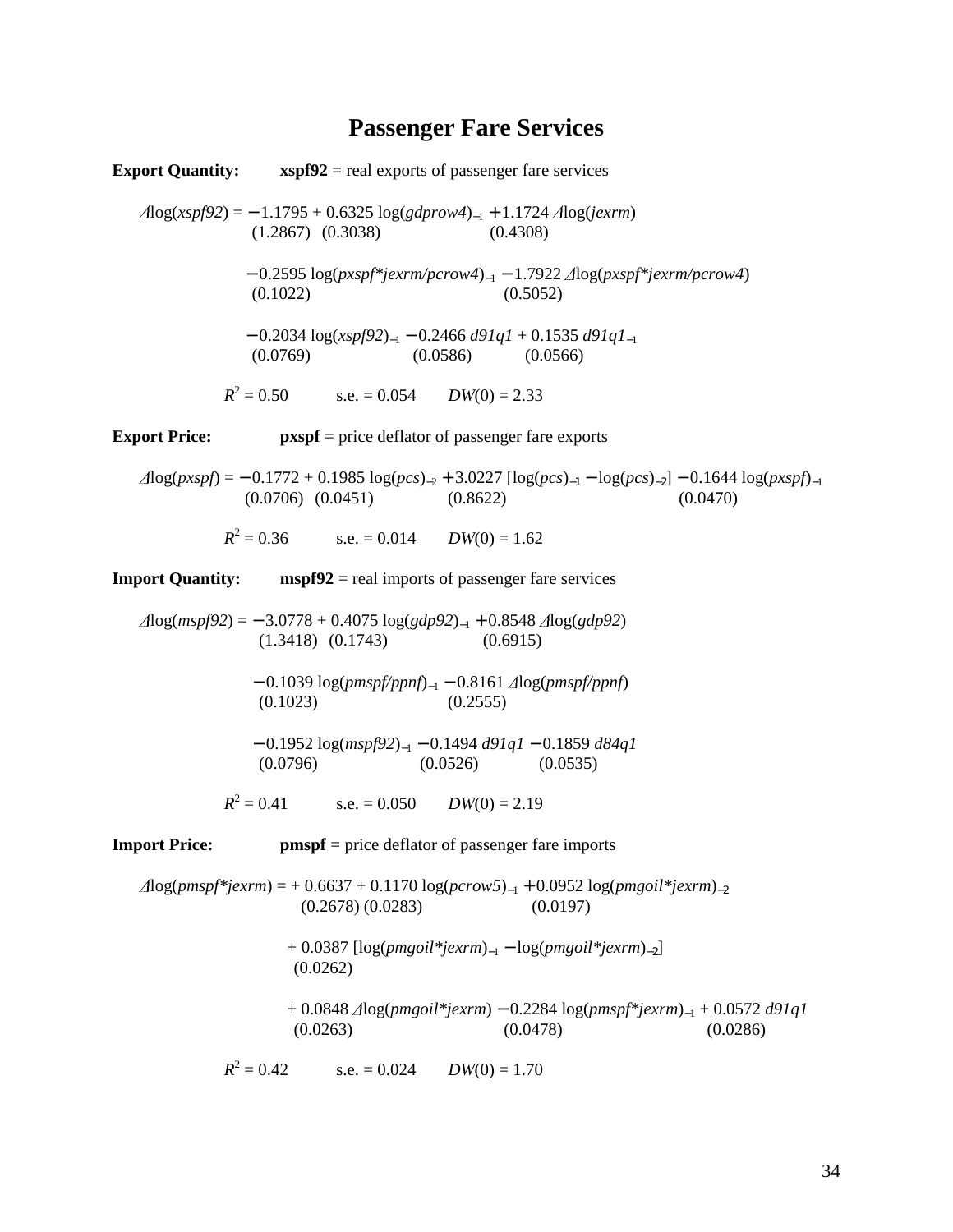# **Other Private Services**

|                         | <b>Export Quantity:</b> xsopriv92 = real exports of other private services                                                                                               |
|-------------------------|--------------------------------------------------------------------------------------------------------------------------------------------------------------------------|
|                         | $\Delta$ log(xsopriv92) = -1.6608 + 0.7966 log(gdprow5) <sub>-1</sub> - 0.1231 log(pxsopriv*jexrm/pcrow5) <sub>-4</sub><br>(0.9104) (0.2090)<br>(0.0527)                 |
|                         | $-0.2324$ [log(pxsopriv*jexrm/pcrow5) <sub>-2</sub> $-\log(px$ sopriv*jexrm/pcrow5) <sub>-4</sub> ]<br>(0.1071)                                                          |
|                         | $-0.3061$ [log(pxsopriv*jexrm/pcrow5) <sub>-1</sub> $-\log$ (pxsopriv*jexrm/pcrow5) <sub>-2</sub> ]<br>(0.1671)                                                          |
|                         | $+0.2741$ max(jus.row - jus.row <sub>-1</sub> , 0) - 0.3743 log (xsopriv92) <sub>-1</sub><br>(0.1447)<br>(0.0631)                                                        |
|                         | $R^2 = 0.43$ s.e. = 0.041 DW(0) = 1.56                                                                                                                                   |
| <b>Export Price:</b>    | $pxsopriv = price deflator of other private service exports$                                                                                                             |
|                         | $\triangle$ log(pxsopriv) = + 0.0435 + 0.0873 log(julc) <sub>-3</sub> + 0.1976 [log(julc) <sub>-1</sub> - log(julc) <sub>-3</sub> ]<br>$(0.0178)$ $(0.0270)$<br>(0.0544) |
|                         | + $0.0707 \triangle 1$ log(julc) – 0.3391 [log(pxsopriv) <sub>-1</sub> – log(pxsopriv) <sub>-2</sub> ]<br>(0.0835)<br>(0.1102)                                           |
|                         | $-0.0954 \log(pxsopriv)_{-2}$<br>(0.0266)                                                                                                                                |
|                         | $R^2 = 0.44$ s.e. = 0.006 DW(0) = 1.87                                                                                                                                   |
| <b>Import Quantity:</b> | $\text{msopriv92} = \text{real}$ imports of other private services                                                                                                       |
|                         | $\triangle$ log(msopriv92) = - 6.3956 + 0.8190 log(gdp92) <sub>-1</sub> - 0.1564 log(pmsopriv/ppnf) <sub>-1</sub><br>$(1.8146)$ $(0.2280)$<br>(0.1662)                   |
|                         | $-0.5480$ [log( <i>msopriv92</i> ) <sub>-1</sub> - log( <i>msopriv92</i> ) <sub>-2</sub> ]<br>(0.1058)                                                                   |
|                         | $-0.2280 \log(msopriv92)_{-2} + 0.0705 d91q1$<br>(0.0611)<br>(0.0539)                                                                                                    |
|                         | $R^2 = 0.29$<br>s.e. $= 0.053$<br>$DW(0) = 1.99$                                                                                                                         |
|                         |                                                                                                                                                                          |
|                         |                                                                                                                                                                          |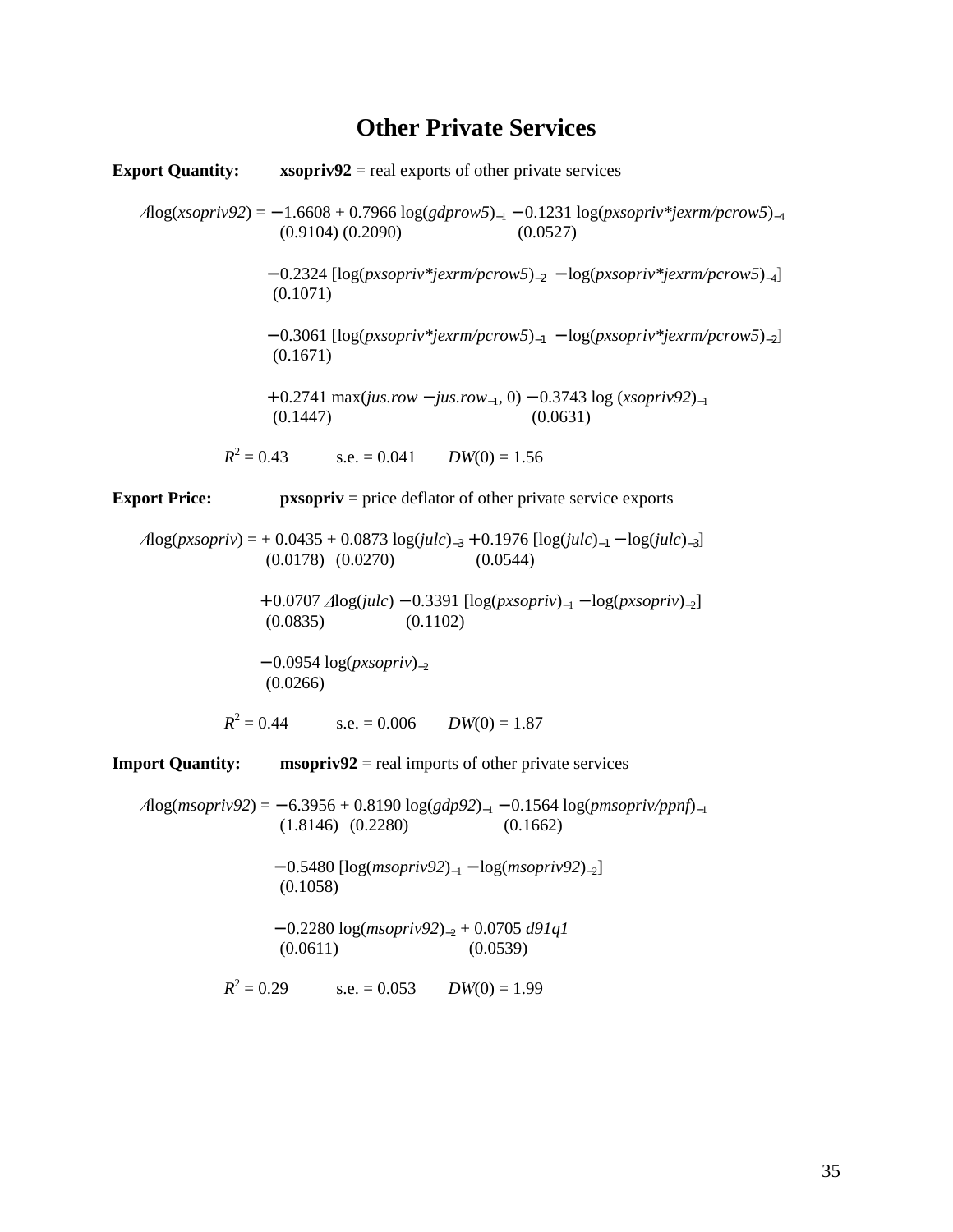**Import Price: pmsopriv** = price deflator of other private service imports

$$
\Delta \log(pmsopriv) = + 0.2367 + 0.0942 \Delta \log(pcrow5/jexrm)
$$
  
(0.0526) (0.0338)  

$$
- 0.2666 [\log(pmsopriv)_{-1} - \log(pmsopriv)_{-2}] - 0.0515 \log(pmsopriv)_{-2}
$$
  
(0.1153)  
(0.0116)  

$$
R^2 = 0.28
$$
 s.e. = 0.009 
$$
DW(0) = 2.14
$$

Notation:

| <b>Variable</b>     | <b>Definition</b>                                                                           |
|---------------------|---------------------------------------------------------------------------------------------|
| gdp92               | US real GDP, in billions of 1992 dollars                                                    |
| gdprow4             | average real gdp of 4 countries (UK, Germany, Canada, Japan)                                |
| gdprow5             | average real gdp of 5 countries (4 plus Mexico)                                             |
| jexrm               | average real exchange rate of developed countries                                           |
| jiprow <sub>5</sub> | index of average industrial production of 5 countries (UK,                                  |
|                     | Germany, Canada, Japan, Mexico)                                                             |
| julc                | index of US unit labor costs                                                                |
| jus.row             | the ratio of the 3-month T-bill rate to the trade-weighted 3-month<br>foreign interest rate |
| mg92                | real imports of goods, billions of 1992 dollars                                             |
| msopriv92           | real imports of other private services                                                      |
| mspf92              | real imports of passenger fare services                                                     |
| mstrans92           | real imports of transportation services                                                     |
| mstrav92            | real imports of travel services                                                             |
| pcpi                | US consumer price index                                                                     |
| pcrow4              | average consumer price index of 4 countries (UK, Germany,                                   |
|                     | Canada, Japan)                                                                              |
| pcrow5              | average consumer price index of 5 countries (4 plus Mexico)                                 |
| pcs                 | price deflator for personal service consumption                                             |
| pmgoil              | price index of oil measured in US \$                                                        |
| pmsopriv            | price deflator of other private service imports                                             |
| pmspf               | price deflator of passenger fare imports                                                    |
| pmstrans            | price deflator of transportation imports                                                    |
| pmstrav             | price deflator of travel imports                                                            |
| ppnf                | price index of US non-farm business                                                         |
| pxsopriv            | price deflator of other private service exports                                             |
| pxspf               | price deflator of passenger fare exports                                                    |
| pxstrans            | price deflator of transportation exports                                                    |
| pxstrav             | price deflator of travel exports                                                            |
| x92                 | real export of goods and services, billions of 1992 dollars                                 |
| xg92                | real export of goods, billions of 1992 dollars                                              |